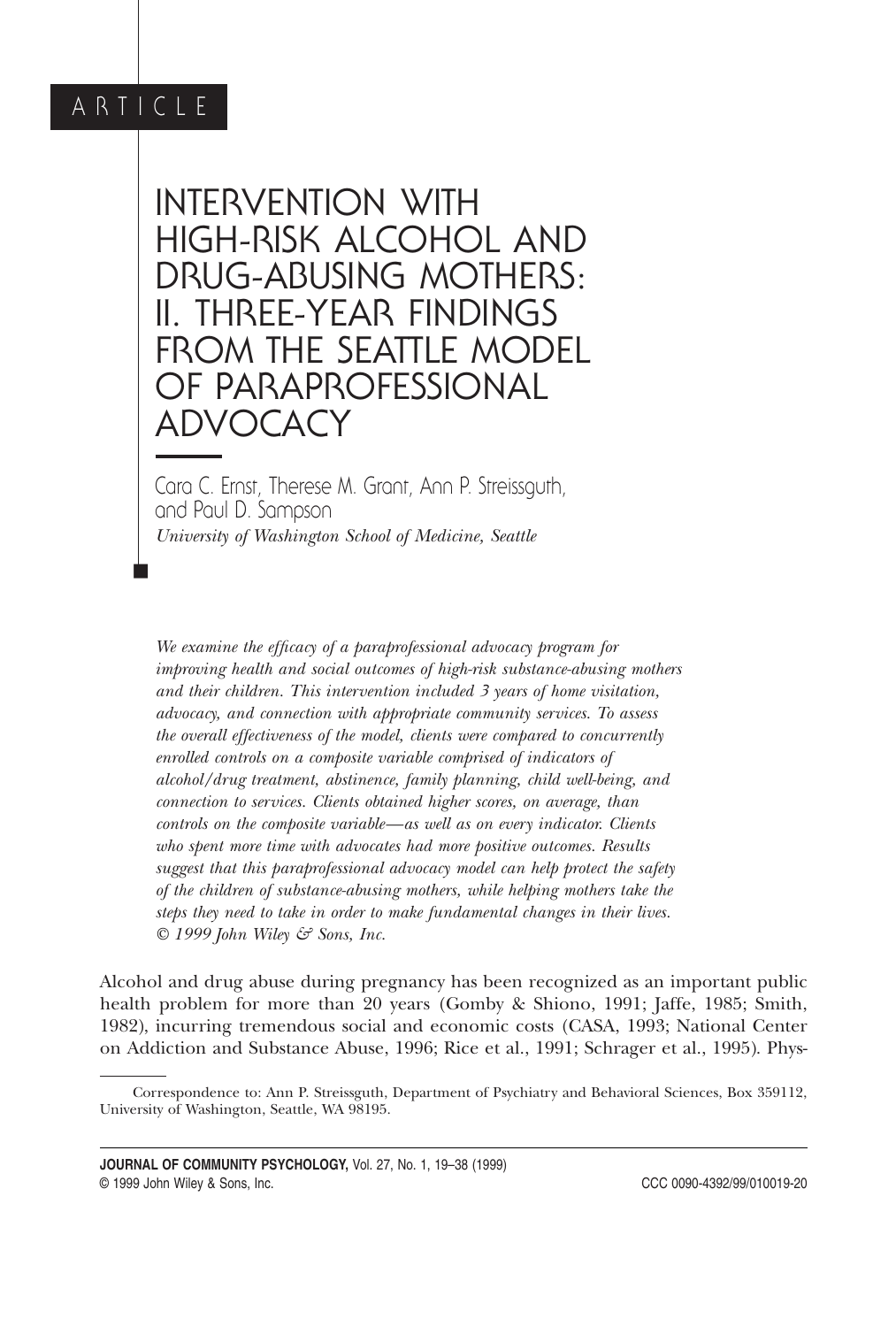ical and developmental effects on children of maternal substance abuse during pregnancy have been well documented (Coles et al., 1992; Finnegan, 1976; IOM, 1996; Schenker et al., 1990; Streissguth, 1997; Zuckerman et al., 1989).

Far more limited is the investigation of prevention and intervention efforts with the alcohol and drug-dependent mothers delivering these children. Alcohol and drug-abusing women pose a challenge to professionals because their lives are often characterized not only by serious substance abuse, but also by poverty, violence, chaotic living conditions, and alienation from community health and social service providers (Finkelstein & Piedade, 1993; Haskett et al., 1992; Kaplan, 1986; Keith et al., 1988). Effects of substance abuse differ among women and men in terms of physiological and social consequences, and forms of psychological impairment (Gomberg, 1979; 1981; Roman, 1988; Schneider et al., 1995; Sullivan, 1994). Significant barriers exist to discourage and prevent high-risk women from obtaining treatment and healthcare services, including lack of childcare, lack of transportation, cultural insensitivity, and poor coordination of services (Chasnoff, 1991; Finkelstein, 1993; Hutchins & Alexander, 1990). In addition, for many women, alcohol and drug abuse occurs primarily in the home, with the result that substance abuse problems often go unrecognized or underestimated by professionals, even when the women do seek help (Reed, 1987; Robinson, 1984; Sullivan, 1994).

# **THE SEATTLE MODEL OF PARAPROFESSIONAL ADVOCACY**

The Seattle Birth to 3 Program began in 1991 as a 5-year federally funded research demonstration project designed to test the efficacy of a model of intensive, long-term paraprofessional advocacy with extremely high-risk mothers who abuse alcohol or drugs heavily during pregnancy and are estranged from community service providers. Since 1996, the Washington State Legislature has appropriated funds for continuation of the program as the Parent–Child Assistance Program (P-CAP) and expansion to a second site. The model uses a case management approach, which is an effective complement to traditional substance abuse treatment (Sullivan et al., 1992), and focuses not simply on reducing alcohol and drug use, but on reducing other risk behaviors and addressing the health and social well-being of the mothers and their children (Marlatt, 1996). Paraprofessional advocates provide their services within a context of relational theory, which emphasizes the importance for women of positive interpersonal relationships within an intervention setting (Amaro & Hardy-Fanta, 1995; Finkelstein, 1993; also see companion paper, Grant et al., 1999, in this issue).

### *The Advocacy Intervention*

Paraprofessional advocates each work with a caseload of 12 to 15 clients and their families, from the birth of the target child until the child is 3-years-old. Women are enrolled into the program at or near the time of delivery because many of these high-risk women never appear in prenatal clinics. Delivery is often the only time they come in contact with the health care system. Over the 3-year intervention period, advocates work to establish a trusting relationship with clients—a process that sometimes takes months with clients whose lifelong experiences have taught them not to trust anyone. Advocates have had personal experience with many of the same types of adverse life experiences as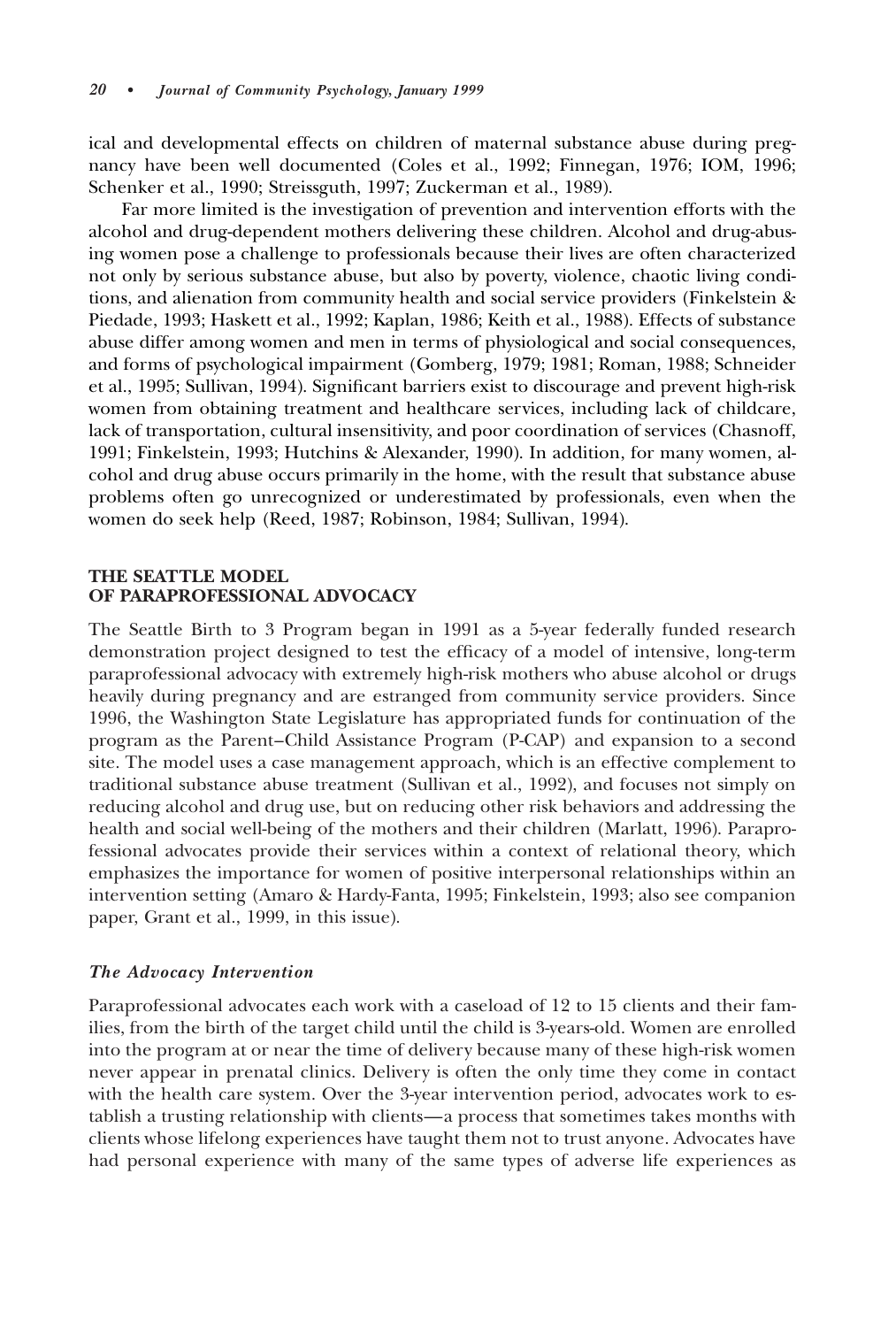clients, and act as positive roles models with an experienced and realistic perspective. They help motivate clients to make changes, assist clients identifying personal goals, assure that clients follow-up on referrals, and offer guidance and a watchful eye. The individualized programming possible within the advocacy framework is an essential component permitting each mother to work toward goals that are realistic and appropriate for her.

The model does not provide direct alcohol or drug treatment or clinical services, but instead offers consistent home visitation and links women and their families with a comprehensive array of existing community resources. Advocates visit client homes weekly for the first 6 weeks, then biweekly or more frequently, depending on client needs; they transport clients and their children to important appointments, link clients with appropriate service providers, and work actively within the context of the extended family. Clients are not required to obtain alcohol/drug treatment in order to participate, and are never asked to leave the program because of relapse or setbacks. Advocates trace clients who are missing, stay in contact with the client's family members, and provide advocacy services for the target child regardless of who has custody of the child (Grant et al., 1996a,b, 1997a). A companion paper (Grant et al., 1999) in this issue describes the theoretical framework of the model and key administrative elements of this paraprofessional advocacy program.

The Seattle model of paraprofessional advocacy is based on an understanding that the most effective intervention programs for high-risk pregnant and parenting women are holistic, take into account the complex, multidimensional nature of the women's problems, and provide services that are multidisciplinary, comprehensive, coordinated, and include the children (Brotman et al., 1985; Chavkin & Paone, 1991; Finkelstein, 1993; Finnegan, 1988; Hutchins & Alexander, 1990; Ianneralla et al., 1986; Ramey & Ramey, 1993; Weiss, 1993). Program evaluation should therefore examine multidimensional outcomes, improved overall social functioning, and reduction of risk to the mother, the children, and the community, rather than focus solely on the traditional treatment goal of complete abstinence (Babor et al., 1988; Curry, 1991; Moos et al., 1990; Schneider et al., 1995).

Implementation of this model reflects these central points. Specific program goals include: 1) assist mothers in obtaining treatment, maintaining recovery, and resolving the myriad problems associated with their substance abuse; 2) guarantee that the children are in a safe environment and receiving appropriate health care; 3) effectively link families with community resources; 4) demonstrate successful strategies for working with this population in order to prevent the risk of future drug- and alcohol-affected children.

Advocates work within the context of the close interpersonal relationships they develop with clients in order to guide them in examining their problems, developing their goals, and defining and taking steps necessary to achieve them. Client goals are more easily achieved because advocates take an active role in identifying and reducing community service barriers and improving linkages among supportive community services. Accordingly, program evaluation was conducted with specific attention to those life domains that could be expected to be influenced by the intervention, including alcohol/drug treatment, abstinence from alcohol/drugs, family planning, health and wellbeing of the target child, and appropriate linkages with service providers such as mental health counseling, healthcare services, education and vocational training, parenting classes, and childcare.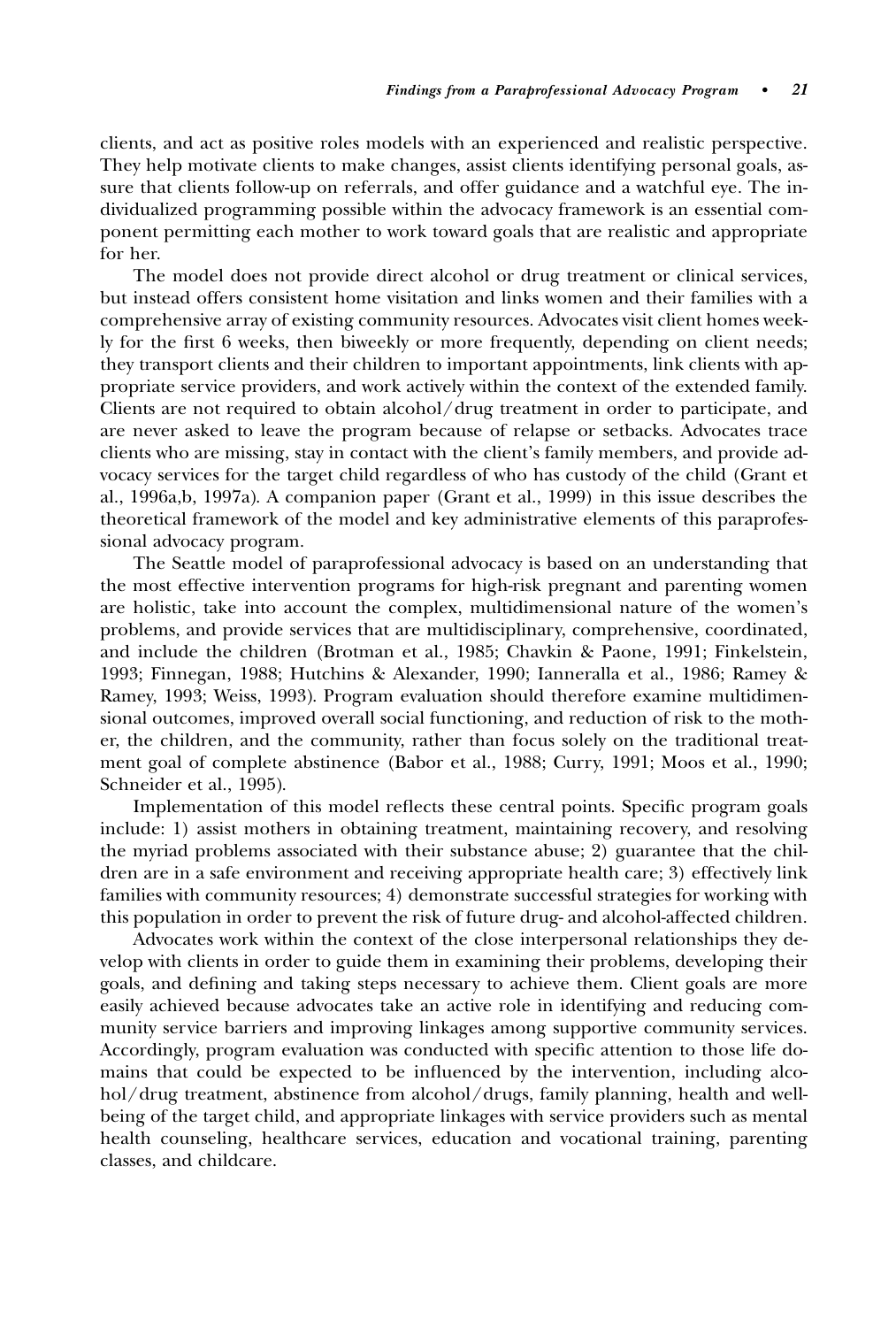This article presents findings from the 36-month evaluation of the Seattle model of paraprofessional advocacy based on each mother's 3-year relationship with the initial Birth to 3 Program. Three questions are addressed in the analyses:

- Did the model produce improved outcome for clients compared to controls?
- Did community-referred clients differ from hospital-recruited clients in demographic characteristics and 3-year outcomes?
- Could factors be identified that relate to improved outcome among clients?

# **METHODS**

### *Sample*

Subjects were recruited from July 1991 through December 1992 by hospital recruitment, and, beginning in September 1991, also by community referral—as the community became aware of the Seattle Birth to 3 Program. By design, the program sought the highest-risk alcohol and drug-abusing women delivering in the Seattle area. Eligibility criteria included singleton birth, little or no effective involvement with social or health services during pregnancy (including inadequate prenatal care), and heavy use of alcohol or illicit drugs during the target pregnancy. "Heavy use" was defined to include drinking in a binge pattern (five or more drinks per occasion) once-a-month or more, and/or use of any illicit substance an average of once-a-week or more during pregnancy. Degree of involvement with community services was determined by discussion with the woman or referral source.

*Hospital recruitment.* Hospitalized postpartum women delivering at two urban Seattle hospitals were asked by a program research assistant to complete a confidential one-page screening questionnaire (Streissguth et al., 1991) eliciting demographic information and information about alcohol and drug use during pregnancy and in the month prior to becoming pregnant. After completing the screening questionnaire, patients who met eligibility criteria were initially assigned at random to either client or control group (every third eligible woman assigned to the control group) to obtain a two-to-one ratio of clients to controls. Due to the particular demographics of the community referrals, the assignment of hospital recruits was adjusted sequentially in order to approximately balance the control group and the composite client group (hospital-recruited and community-referred) in terms of race, age, educational level, and type of drug use.

After assignment and agreement to participate, the research assistant administered a more detailed postpartum interview to hospital-enrolled clients and controls in the hospital prior to discharge. Prior to the interview, women enrolled as controls were informed that the purpose of the study was to determine factors related to healthy pregnancy and child development, and that they would be interviewed again in 3 years. Women enrolled as clients were told about the Birth to 3 intervention program and assigned to an advocate who contacted them within the week.

*Community referral.* Referrals of high-risk substance-abusing women were also accepted from local health, social, and welfare agencies if they were within 1 month pre- or postpartum. Referred women were contacted by the program director, completed the intake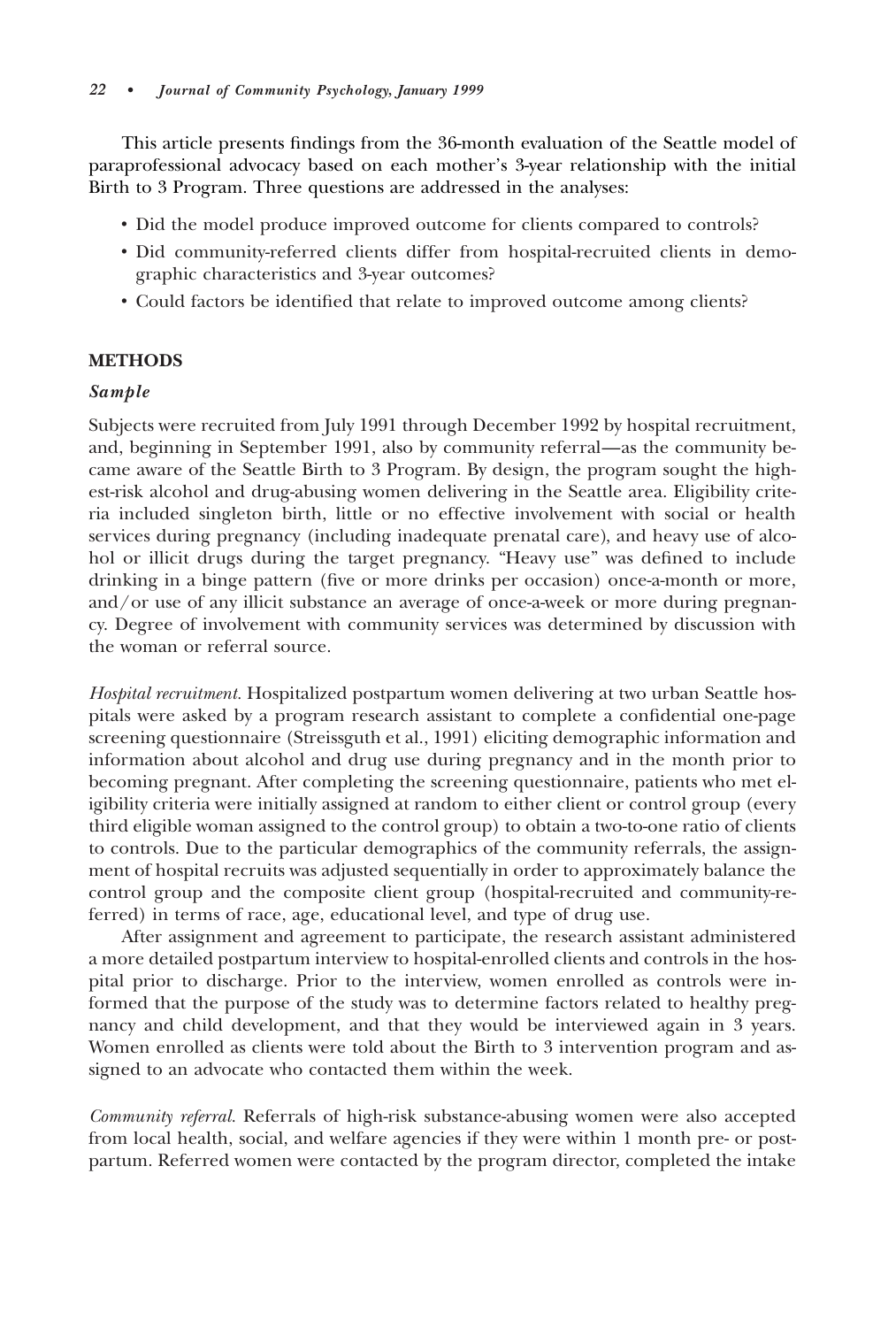screening questionnaire, and, if eligible, were asked to participate and interviewed within 1 week after delivery or postpartum enrollment. Community-referred clients received the same advocacy services as hospital-recruited clients. Referred clients were not assigned to the control group because we considered their enrollment to be a service in response to community need. We evaluated their progress in comparison to the hospital-recruited clients. Fifty-four percent of clients ( $n = 35$ ) were enrolled through community referral.

All controls ( $n = 31$ ) and 46% of clients ( $n = 30$ ) were enrolled through hospital recruitment. Women in the control group were contacted every 6 months by telephone or letter in order to trace them for follow-up, but received no advocacy intervention services from this program. However, they may have participated in other community services or interventions between enrollment and their 36-month follow-up visit.

Human Subjects approvals were obtained from participating hospitals and informed consent was obtained from all subjects. A certificate of confidentiality was obtained from the federal government to further protect the privacy of the subjects. No clients were mandated by court order to participate, but 15 women participated in Birth to 3 under contract condition with Children's Protective Services (CPS) with the understanding that if they did not agree to work with an advocate, their infants would be placed directly into foster care after delivery.

A total of 2,244 postpartum women, including referrals, completed the screening questionnaire; and of these, 131 fit eligibility criteria. Twenty-eight of these were not asked to participate because of living out of the area, twin birth, or neonatal demise. Of the 103 women asked to participate, 65 were enrolled as clients (30 through hospital recruitment and 35 through community referral), 31 were enrolled as controls, and 7 refused enrollment.

#### *Research Protocol*

The 50-min structured postpartum interview, adapted from instruments used by the authors in prior studies (Grant et al., 1994; Streissguth et al., 1981, 1993), included items on demographics, quantity, frequency, and pattern of alcohol and drug use prior to and during pregnancy, problems associated with alcohol and drug use, family history of substance abuse problems, and use of community services during pregnancy. Specialized interview techniques were used to increase the accuracy of self-report, including calendars and reminders of special events.

Clients and target children were evaluated at follow-up visits at 4, 12, 24, and 36 months. Controls and their children were evaluated at 36 months by interviewers who were blind with respect to subject status and source of recruitment (whether hospital recruited or community referred). All follow-up visits took place at a University of Washington research facility. Using a structured interview instrument, mothers were interviewed regarding substance abuse, changes in life circumstances, maternal and child health, and use of community services. If children were not in their mothers' custody, caretakers were interviewed regarding child health and services received. The Bayley Scales of Infant Development (Bayley, 1969, 1993) were administered to client children at each yearly visit and to control children at 36 months. The Shipley-Hartford Intelligence Scale (Shaw, 1966) was administered to clients at the 4-month visit, but not to the control group.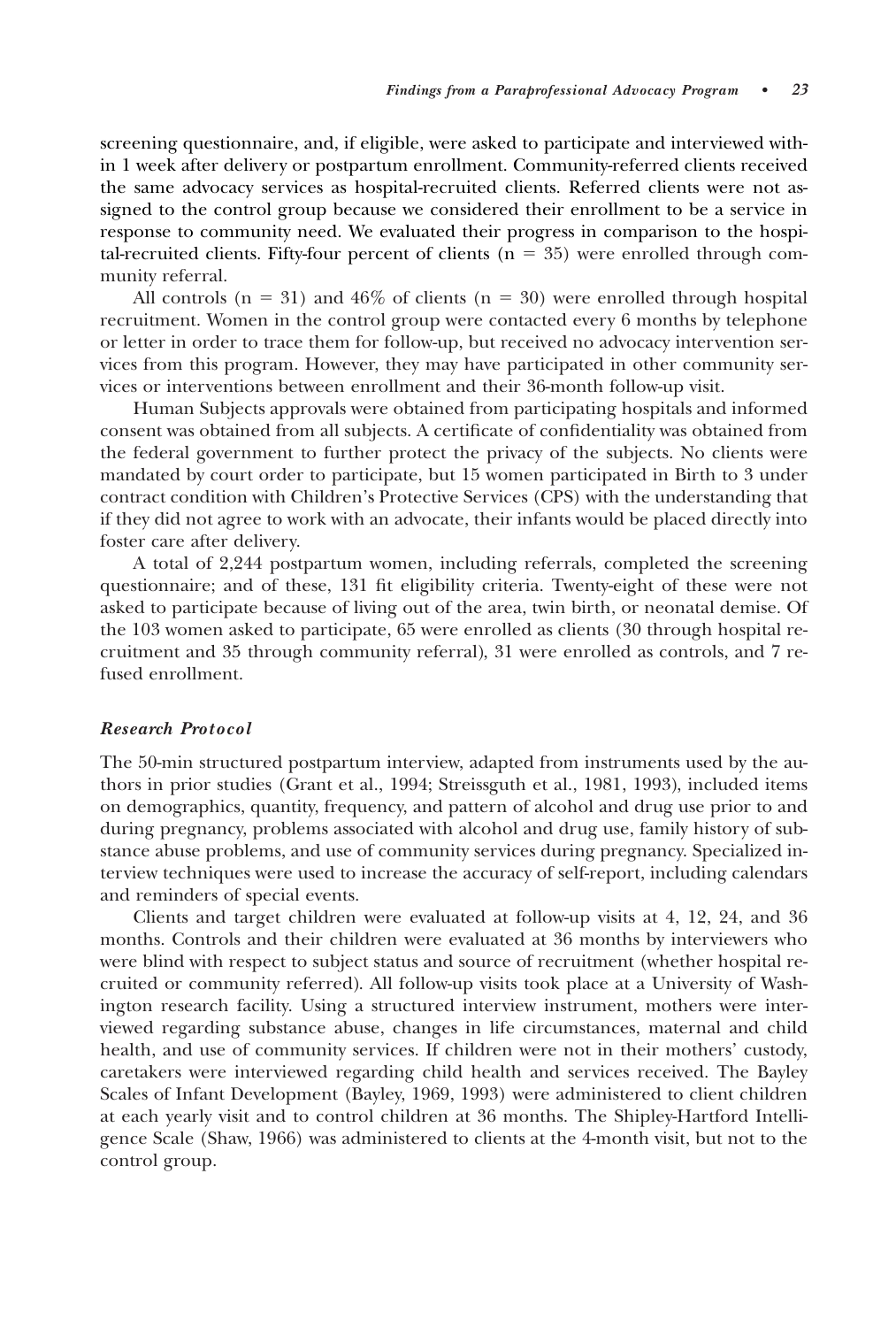To provide a measure of confidence in the accuracy of client self-report, we administered the interview once to clients, and then again to their advocates at the 4-month follow-up interview. Over 95% of advocate responses were concordant with client responses. Data presented here are based on client self-report.

Client level of involvement with the advocacy intervention over the 3-year period was documented in two ways. The Client Contact Log (Ernst, 1997) was completed by the advocate after every contact to record the amount of time spent with each client. The Progress Toward Goals form was completed by the advocate at 4-month intervals and documented the client's self-identified goals and her progress towards achieving them (Grant et al., 1997a)—as well as whether the client was active or "missing" during that 4-month goal period.

### **ANALYSES**

To measure overall effectiveness of the program, two holistic composite variables were created: a Baseline Assessment Score to assess the woman's status at intake, and an Endpoint Assessment Score to assess the woman's status at 36 months. Each of the two composite variables incorporates five domains in the client's life theorized a priori to be most affected by the advocacy intervention:

- *1.* Utilization of alcohol/drug treatment;
- *2.* Abstinence from alcohol and drugs;
- *3.* Family planning (use of birth control, subsequent pregnancies);
- *4.* Health and well-being of target child (health care, custody); and
- *5.* Appropriate connection with community services at 36 months.

Each domain is comprised of items on which a subject was scored on a 5-point scale (most positive outcome  $+2$ , positive  $+1$ , neutral 0, negative  $-1$ , most negative  $-2$ ). Item scores were summed to compute domain scores and domain scores summed to compute the total summary score. Domains were assessed by somewhat different items at Baseline and Endpoint (Table 1). Cronbach's alpha (computed from the five component domain scores) was .91 for the Baseline Score and .82 for the Endpoint Score, suggesting good item-to-scale reliability.

The Endpoint is a composite score that reflects both the client's status at 36 months and positive steps made during the previous 3 years regardless of the woman's current status. It also takes into account child outcomes affected by the advocacy intervention regardless of how well the mother is doing. For example, a woman drinking heavily at 36 months could still have a relatively high score on the Endpoint if during the 3 years she had chosen a tubal ligation, and the target child was not in her custody but was receiving good care; or if during the 3 years she had completed inpatient alcohol/drug treatment, achieved a period of abstinence of at least 6 months, and had chosen Norplant as a long-term birth control method, but had a relapse at 36 months.

Although community-referred clients are included as a third comparison group, our primary analysis focused on group differences between hospital-recruited clients and hospital-recruited controls tested by *t*-test and analysis of covariance of the Endpoint Score adjusting for the Baseline Score. Data on group differences by domain are presented and tested globally for an intervention effect on the Endpoint Score by a permutation test procedure (Good, 1994).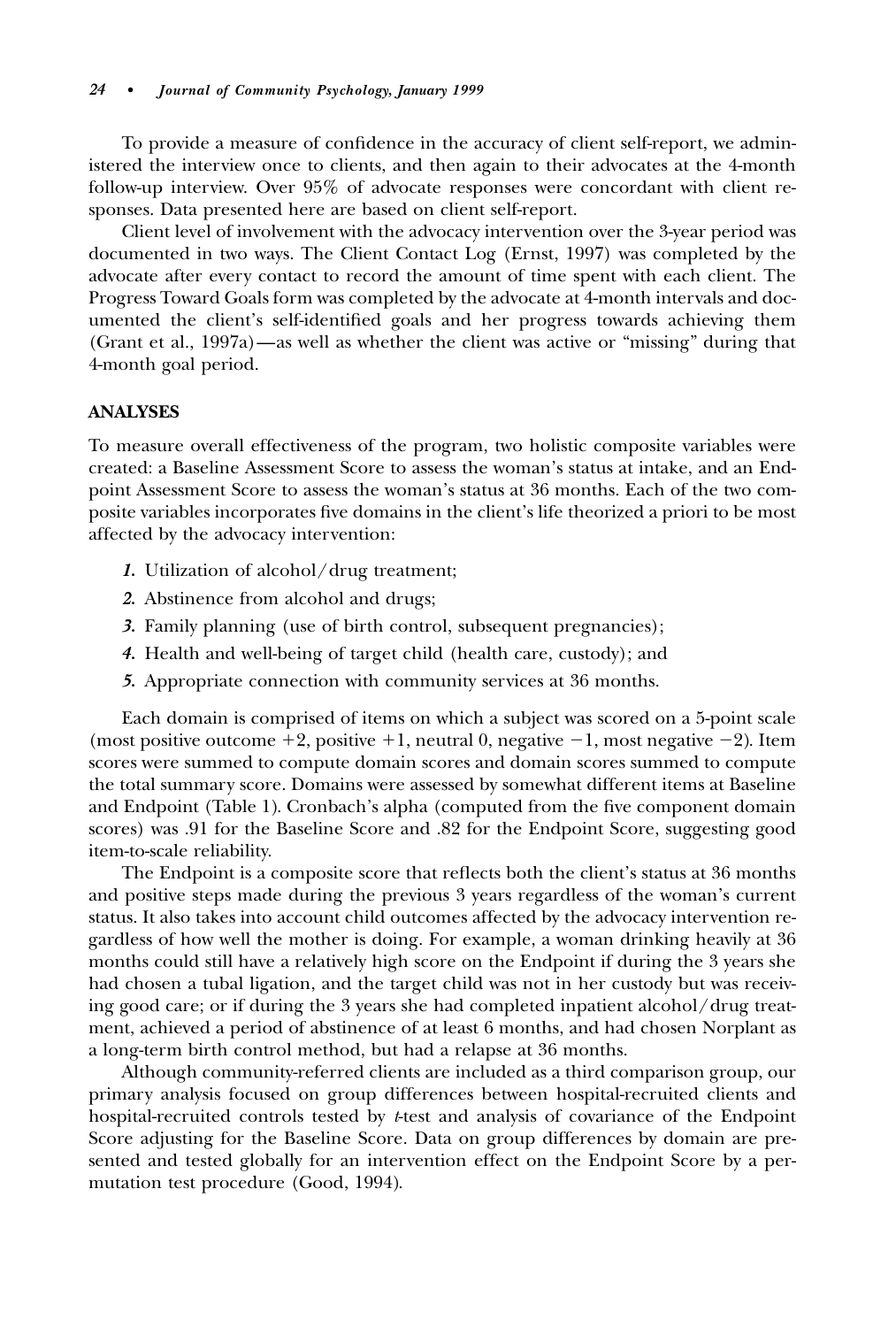| At enrollment: The baseline assessment variable                                           |
|-------------------------------------------------------------------------------------------|
| I. Alcohol/drug treatment prior to enrollment                                             |
| Previous inpatient or outpatient alcohol/drug treatment ever in life                      |
| Any inpatient or outpatient treatment during pregnancy                                    |
| Other alcohol/drug follow-up service during pregnancy                                     |
| II. Abstinence from alcohol/drugs during target pregnancy                                 |
| Abstinent throughout pregnancy                                                            |
| Abstinent during first trimester                                                          |
| Abstinent during second/third trimester                                                   |
| III. Family planning                                                                      |
| Usual pattern of birth control use before conception                                      |
| Type of birth control method used                                                         |
| Target pregnancy planned                                                                  |
| IV. Health & well-being of target child                                                   |
| Adequacy of prenatal care                                                                 |
| Gestational age (full-term, preterm, or premature)                                        |
| Mother's ability to care for target child as assessed by custody of previous biological   |
| child(ren)                                                                                |
| V. Family connection with services during pregnancy<br>Regular family healthcare provider |
| Mental health counseling                                                                  |
| Other healthcare services                                                                 |
| Childbirth/parenting classes                                                              |
| School/vocational training for mother                                                     |
| Basic needs for the family (clothing/food/supplies)                                       |
| 36-month evaluation. The endpoint assessment variable                                     |
| I. Alcohol/drug treatment                                                                 |
| Any type alcohol/drug treatment since enrollment (birth–36 months)                        |
| Inpatient alcohol/drug treatment (birth-36 months)                                        |
| Outpatient alcohol/drug treatment (birth-36 months)                                       |
| Other alcohol/drug follow-up treatment services (birth-36 months)                         |
| II. Abstinence from alcohol/drugs                                                         |
| Abstinent at 36 months                                                                    |
| Period of short-term abstinence ( $\geq 6$ months) since enrollment (birth–36 months)     |
| Period of long-term abstinence $(\geq 1$ year) since enrollment (birth–36 months)         |
| III. Family planning                                                                      |
| Usual pattern of birth control use at 36 months                                           |
| Type of birth control method used at 36 months                                            |
| Subsequent pregnancies                                                                    |
| Action taken regarding subsequent pregnancy (e.g., termination, alcohol/drug treatment,   |
| etc.)                                                                                     |
| IV. Health and well-being of target child                                                 |
| Has a regular doctor                                                                      |
| Well-child healthcare visits                                                              |
| Immunizations                                                                             |
| Custody of target child in relation to mother's alcohol/drug use                          |
| V. Family connection with services at 36 months                                           |
| Regular family healthcare provider                                                        |
| Other healthcare services (physical therapist, eye doctor, dentist)                       |
| Mental health counseling                                                                  |
| Assessment for alcohol/drug treatment<br>Parenting classes                                |
| Childcare/daycare (for all children)                                                      |
| Basic needs (food, clothing, supplies)                                                    |
| Further education and vocational training for mothers                                     |
|                                                                                           |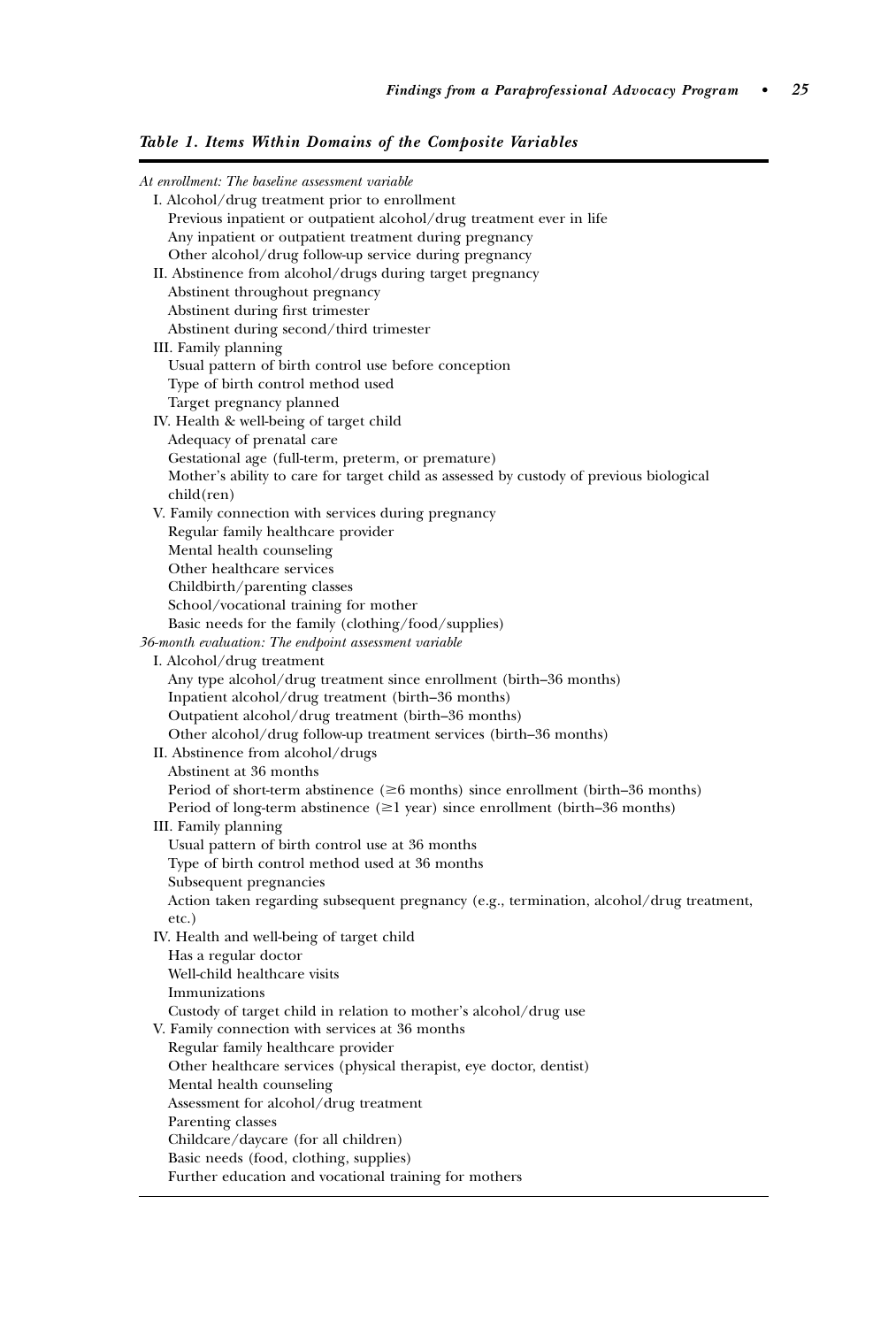#### **RESULTS**

Demographic and historical characteristics for controls and both client groups at enrollment and at the 36-month followup are shown in Table 2. There are no significant differences between hospital-recruited clients and controls on these dimensions. Community-referred clients differed significantly from hospital-recruited clients on race, with a higher proportion of African Americans and a lower proportion of Native Americans, Asians, and Hispanics.

The maternal follow-up rate at 36 months was 92% for clients and 83% for living controls. One control mother was known to have been murdered; the other controls and clients not seen were lost to follow-up. The follow-up rate at 36 months for living children was 92% for clients and 87% for controls. One client infant died of Sudden Infant Death Syndrome (SIDS) at 4 months, and another of positional asphyxia in a defective crib at 9 months. One control infant died of SIDS at 6 weeks. The 10 clients and controls lost to follow-up did not differ from subjects seen at 36 months on race or type of drug use during pregnancy, although on average they began cocaine and heroin use 2 to 3 years earlier, were 3 years younger, and had almost a year less education. Of the five clients lost to follow-up, two were hospital recruited and three were community referred.

Summary statistics for the Baseline and Endpoint Scores, and a breakdown of the five domains of the Endpoint Score are presented in Table 3. The control group had a somewhat more positive baseline score than either the hospital-recruited or the community-referred client groups at enrollment, although differences were not statistically significant. Comparison of hospital-recruited clients (HRC) and controls after 3 years shows that client scores were significantly higher on the summary Endpoint Score measuring overall improvement in multiple domains of the subjects' lives (mean HRC score  $= 17.1$  vs. mean control score = 10.1,  $t = -2.11$ ,  $p \approx .04$ ). Community-referred clients (CRC) also scored higher than controls on this composite Endpoint Score (mean CRC score  $= 16.8$  vs. mean control score = 10.1,  $t = -1.78$ ,  $p \approx .08$ ). Analysis of covariance adjusting for the Baseline Score (Baseline mean: Control =  $-18.5$ ; HRC =  $-21.8$ ; CRC =  $-19.8$ ) suggests a more significant result,  $p \approx .02$ , for comparison of the HRC client group with the control group. The 3-group analysis of covariance is also significant ( $p \approx .05$ ).

Outcomes for each client group and for clients as a whole were more positive than outcomes for controls on each of the five domains (Table 3). Clients also scored in the positive range over more domains than controls: 36 clients (60%), including 10 of the 15 clients who had been enrolled under a CPS contract condition, scored in the positive range on at least four of the five domains, compared to only eight  $(32\%)$  controls ( $p <$ .05). While none of the domain comparisons is individually statistically significant, the overall pattern is significant according to the Endpoint Score (noted above), and also according to permutation tests. Randomly permuting the three group labels 1,000 times and recalculating the means as in Table 3, we find that the probability of all 10 group differences (HRC vs. Control and CRC vs. Control) being in this expected direction is .018. That is, this pattern of group differences is significant at the .018 level. The same test considering only the hospital-recruited groups results in a .076 *p*-value for the pattern of five domain differences.

#### *Outcomes by Domain and Level of Involvement*

Clients varied in their level of participation with the program over time, depending on their life circumstances and their acceptance of the advocate. Twenty-five of the 65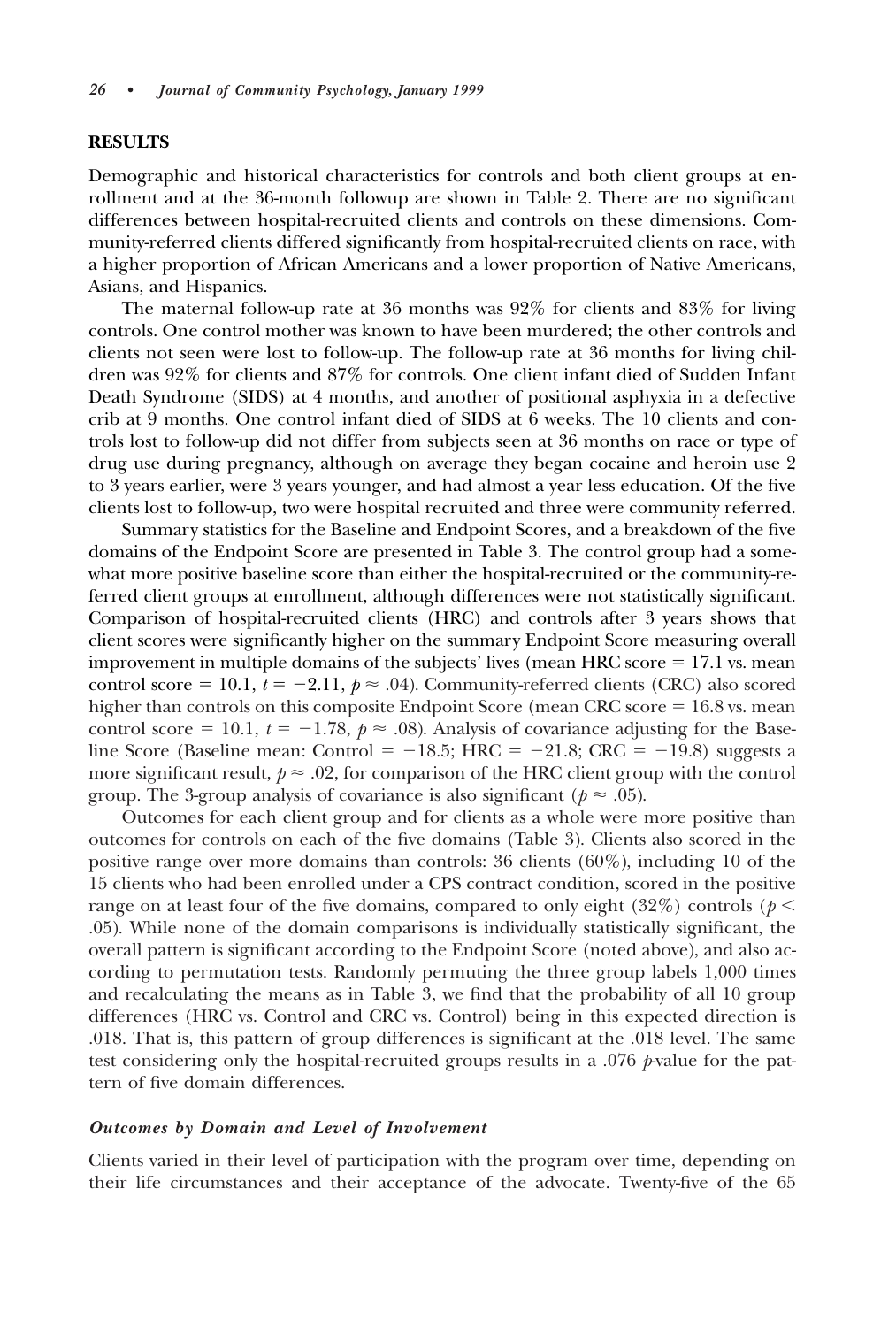|                                           |                                                    |                                                             |                                                     | $\emph{Hospital-recruited}$                                        |                                                                               |                                                      |                                                                           | $Community-referred$                               |
|-------------------------------------------|----------------------------------------------------|-------------------------------------------------------------|-----------------------------------------------------|--------------------------------------------------------------------|-------------------------------------------------------------------------------|------------------------------------------------------|---------------------------------------------------------------------------|----------------------------------------------------|
|                                           |                                                    | Full client group                                           | Controls                                            |                                                                    | Clients                                                                       |                                                      |                                                                           | <b>Clients</b>                                     |
|                                           | $(n = 65)^{a}$<br>envollmeni<br>mean or<br># $(%)$ | 36 months<br>$(n = 60)$<br>mean or<br># $(\%)$              | envollment<br>$(n = 31)$<br>mean or<br># $(%)$      | 36 months<br>$(n = 25)$<br>mean or<br># $(\%)$                     | $\it{prolment}$<br>$(n = 30)$<br>mean or<br># $(%)$                           | 36 months<br>$(n = 28)$<br>mean or<br># $(%)$        | envollmen<br>$(n = 35)$<br>mean or<br># $(%)$                             | 36 months<br>$(n = 32)$<br>mean or<br># $(%)$      |
| Age at enrollment, mean years             | 27.4                                               | 27.6                                                        | 27.8                                                | 28.5                                                               | 27.5                                                                          | 27.6                                                 | 27.3                                                                      | 27.5                                               |
| Education, mean years                     | 11.4                                               | 11.5                                                        | 11.5                                                | 11.4                                                               | 11.6                                                                          | 11.7                                                 | 11.3                                                                      | 11.3                                               |
| No high school diploma/GED                | 34 (52)                                            | 29 (48)                                                     | 9(29)                                               | 7(28)                                                              | 12(40)                                                                        | 10(36)                                               | $22\ (36)$                                                                | 19 (59)                                            |
|                                           |                                                    |                                                             |                                                     |                                                                    |                                                                               |                                                      |                                                                           |                                                    |
| Race:<br>African American                 | 31 (48)                                            | 27(45)                                                      | (1)(36)                                             | 10 (40)                                                            | 9(30)                                                                         | 7(25)                                                | 22(63)                                                                    | 20 (63)                                            |
| White                                     | 19 (29)                                            |                                                             | 13(42)                                              |                                                                    | 10(33)                                                                        | 10(36)                                               |                                                                           | $\begin{array}{c} 8 \ (25) \\ 3 \ (9) \end{array}$ |
| Native American                           | 10(15)                                             |                                                             | 5(16)                                               | $\begin{array}{c} 9 & (36) \\ 5 & (20) \end{array}$<br>(20)        |                                                                               | 7(25)                                                | $\begin{array}{c} 9\ (26) \\ 3\ (9) \end{array}$                          |                                                    |
| Other (Hispanic, Asian)                   | $\frac{5}{6}$                                      | $\begin{array}{c} 18\ (30)\\ 10\ (17)\\ 5\ (8) \end{array}$ | $\begin{array}{c} 2 \ (6) \\ 22 \ (71) \end{array}$ | 1(4)                                                               | $\begin{array}{c} 7 \ (23) \\ 4 \ (13) \\ 22 \ (73) \\ 22 \ (73) \end{array}$ |                                                      | $\left( 3\right)$                                                         | $1\ (3)$                                           |
| Single, separated/divorced                | 50 (77)                                            | 46 (77)                                                     |                                                     | (76)<br>$\overline{19}$                                            |                                                                               | $\begin{array}{c} 4 \ (14) \\ 20 \ (71) \end{array}$ | 28 (80)                                                                   | 26 (81)                                            |
| Multiparous                               | 53 (82)                                            | 50(83)                                                      | (81)<br>25 <sub>1</sub>                             | (84)<br>$\overline{21}$                                            | (73)                                                                          | (75)<br>$\overline{21}$                              | (89)<br>$\overline{31}$                                                   | 29 (91)                                            |
| Children:                                 |                                                    |                                                             |                                                     |                                                                    |                                                                               |                                                      |                                                                           |                                                    |
| Total, mean <sup>b</sup>                  |                                                    | 3.1                                                         | 2.8                                                 | 2.8                                                                | 2.9                                                                           | 3.0                                                  | 3.2                                                                       | 3.2                                                |
| Living with mother, mean <sup>c</sup>     | 0.8                                                | $0.8\,$                                                     | 0.5                                                 | 0.6                                                                | 0.5                                                                           | 0.5                                                  | 1.0                                                                       |                                                    |
| Not with mother, mean <sup>c</sup>        | $1.3\,$                                            | $1.3\,$                                                     | 1.2                                                 | 1.2                                                                | 1.5                                                                           | 1.5                                                  | 1.2                                                                       | $\Xi \equiv \Xi$                                   |
| IQ score, mean <sup>d</sup>               | 83.5                                               | 83.8                                                        | $\bigg $                                            | $\overline{\phantom{a}}$                                           | 86.9                                                                          | 87.9                                                 | 81.3                                                                      |                                                    |
| At enrollment:                            |                                                    |                                                             |                                                     |                                                                    |                                                                               |                                                      |                                                                           |                                                    |
| Source of income: public assistance       | 54(83)                                             | 50(83)                                                      | 28 (90)                                             |                                                                    | 25(83)                                                                        | 23(82)                                               |                                                                           | 27(84)                                             |
| Housing: transitional or homeless         | 36 (55)                                            | (53)                                                        | (43)                                                | $\begin{array}{c} 22 & (88) \\ 10 & (40) \\ 17 & (77) \end{array}$ |                                                                               | (61)<br>$\overline{17}$                              |                                                                           | 15(47)                                             |
| Ever jailed                               | (80)<br>47                                         | (79)<br>32 <sup>45</sup>                                    | (77)<br>$\frac{13}{17}$                             | (77)                                                               | $\frac{19}{22}\frac{(63)}{(81)}$                                              | (81)<br>22                                           | $\begin{pmatrix} 62 \\ 66 \end{pmatrix}$<br>29 (83)<br>17 (49)<br>25 (78) | (77)<br>23                                         |
| Childhood history:                        |                                                    |                                                             |                                                     |                                                                    |                                                                               |                                                      |                                                                           |                                                    |
| One/both parents abused alc/drugs         | (76)<br>$\overline{41}$                            | (75)<br>$\overline{40}$                                     | (52)<br>$\overline{19}$                             | (52)<br>$\overline{19}$                                            |                                                                               | 129(73)                                              | (82)                                                                      | (78)<br>21                                         |
| Reported sexual/physical abuse as a child | 40 (65)                                            | 39 (65)                                                     | (56)<br>14 <sub>1</sub>                             | 14(56)                                                             | $20(74)$<br>19(66)<br>16(55)                                                  | 18 (64)                                              | (64)<br>ล ส ล <b>ู</b>                                                    | 21 (66)                                            |
| Lived in foster home at some time         | (58)<br>36                                         | (57)<br>34                                                  | (40)<br>$\overline{10}$                             | (40)<br>$\overline{10}$                                            | (55)                                                                          | 15(54)                                               | (61)                                                                      | (59)<br>$\overline{19}$                            |

Table 2. Demographic and Historical Characteristics of Birth to 3 Clients and Controls *Table 2. Demographic and Historical Characteristics of Birth to 3 Clients and Contro l s*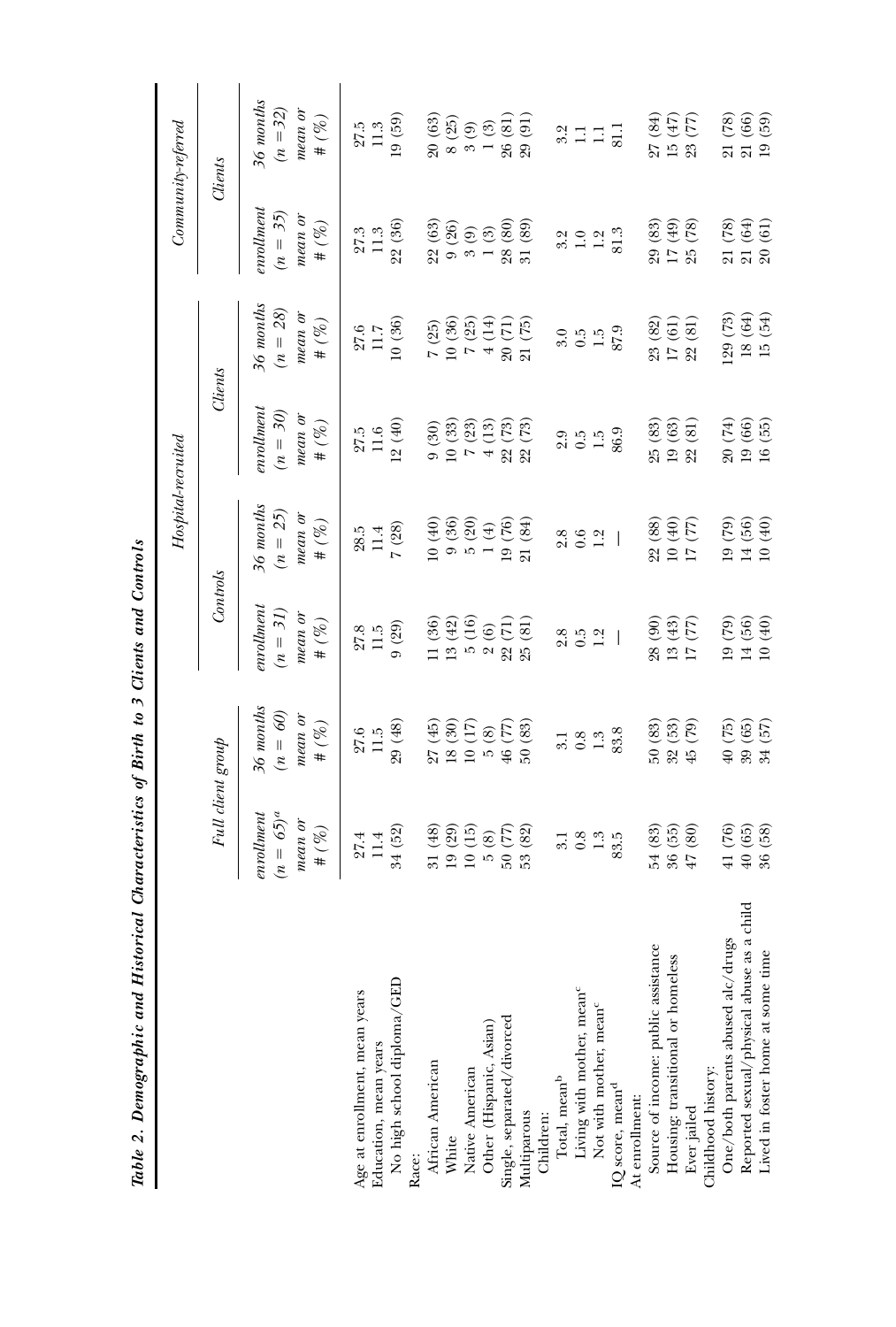Table 2. Continued *Table 2. Continued*

|                                                            |                                                 |                                               |                                                  | $H\!o$ spital-recruited                       |                                                |                                                  | Community-referred                            |                                                                              |
|------------------------------------------------------------|-------------------------------------------------|-----------------------------------------------|--------------------------------------------------|-----------------------------------------------|------------------------------------------------|--------------------------------------------------|-----------------------------------------------|------------------------------------------------------------------------------|
|                                                            |                                                 | Full client group                             | Controls                                         |                                               | Clients                                        |                                                  |                                               | <b>Clients</b>                                                               |
|                                                            | $(n = 65)^a$<br>enrolment<br>mean or<br># $(%)$ | 36 months<br>$(n = 60)$<br>mean or<br># $(%)$ | $m$ rollment<br>mean or<br>$(n = 31)$<br># $(%)$ | 36 months<br>$(n = 25)$<br>mean or<br># $(%)$ | envollment<br>$(n = 30)$<br>mean or<br># $(%)$ | 36 months<br>$(n = 28)$<br>$mean\ or$<br># $(%)$ | envollmen<br>$(n = 35)$<br>mean or<br># $(%)$ | 36 months<br>$(n = 32)$<br>mean or<br># $(%)$                                |
| Ran away from home                                         | 37 (60)                                         | 36 (60)                                       | 14 (56)                                          | 14 (56)                                       | 19 (66)                                        | 18(64)                                           | 18 (55)                                       | 18 (56)                                                                      |
| Quit high school                                           | 48 (77)                                         | 46 (77)                                       | 15(60)                                           | 15(60)                                        | 21(72)                                         | 20(71)                                           | 27(82)                                        | 26(81)                                                                       |
| Farget pregnancy:<br>Inadequate prenatal care <sup>e</sup> |                                                 |                                               |                                                  |                                               |                                                |                                                  |                                               |                                                                              |
|                                                            | 52 (80)                                         | 48 (80)                                       | 22(71)                                           | 18(72)                                        | 22(73)                                         | 21(75)                                           | 30 (86)                                       | 27(84)                                                                       |
| Number of prenatal visits, mean                            | 4.7                                             | 4.9                                           | 5.8                                              | $\overline{61}$                               | 5.2                                            | 5.2                                              | 4.3                                           | 4.5                                                                          |
| Substances used during pregnancy:                          |                                                 |                                               |                                                  |                                               |                                                |                                                  |                                               |                                                                              |
| Alcohol                                                    | (55)                                            | (78)<br>47                                    | (74)<br>23                                       | 20(80)                                        | 24(80)                                         | 22 (79)                                          | 27 (77)                                       | 25 (78)                                                                      |
| Binge alcohol                                              | (39)<br>25 <sub>1</sub>                         | (38)<br>23 <sub>1</sub>                       | (36)                                             | 10(40)                                        | 10(33)                                         | 9(32)                                            | 15(43)                                        |                                                                              |
| Cocaine                                                    | (89)<br>58 <sup>1</sup>                         | (88)<br>53                                    | (87)<br>72                                       | (84)<br>21                                    | 26(87)                                         | 24 (86)                                          | 32(91)                                        | $14\ (44) \\ 29\ (91)$                                                       |
| Marijuana                                                  | (48)                                            | (47)<br>28                                    | (52)<br>16                                       | $^{(48)}$<br>$\overline{12}$                  | 15(50)                                         | 13(46)                                           | $16(46)$                                      |                                                                              |
| Heroin                                                     | (22)<br>$\overline{14}$                         | (22)<br>$\frac{3}{2}$                         | (36)<br>$\Box$                                   | (40)<br>$\overline{a}$                        | $\left( 30\right)$<br>$\circ$                  | 9(32)                                            | (14)<br>ທີ                                    |                                                                              |
| Other illicit drugs                                        | (12)<br>∞                                       | (13)<br>$\infty$                              | (26)<br>$\infty$                                 | (28)                                          | $\left(17\right)$<br>ĩΟ,                       | $^{(18)}$<br>īΟ,                                 | $\begin{pmatrix} 0 \\ 0 \end{pmatrix}$        | $\begin{array}{c} 15 \ (47) \\ 4 \ (13) \\ 3 \ (9) \\ 30 \ (94) \end{array}$ |
| Cigarettes                                                 | 60 (92)                                         | (93)<br>$\frac{56}{5}$                        | 26 (84)                                          | 22 (88)                                       | 28 (93)                                        | 26 (93)                                          | 32 (91)                                       |                                                                              |
| Baby's father also used alcohol/drugs                      | (53)                                            | (53)<br>99                                    | (56)<br>$\overline{5}$                           | (55)                                          | (56)<br>$\overline{5}$                         | 14(56)                                           | 16 (50)                                       | 15(50)                                                                       |
|                                                            |                                                 |                                               |                                                  |                                               |                                                |                                                  |                                               |                                                                              |

"Denominators vary: full client group, enrollment: 54-65, 36 months: 57-60; control group, enrollment: 22-31, 36 months; 22-25; hospital-recruited client group, enrollment: 27-30; 36 months: aDenominators vary: full client group, enrollment: 54–65, 36 months: 57–60; control group, enrollment: 22–31, 36 months; 22–25; hospital-recruited client group, enrollment: 27–30; 36 months: 26-28; community-referred client group, enrollment: 27-35, 36 months: 27-32. 26–28; community-referred client group, enrollment: 27–35, 36 months: 27–32.

<sup>b</sup>Total includes target child. bTotal includes target child.

Number of biologic children with and not with mother at enrollment does not include target chiild, whose custody was often undetermined at that time.

FNumber of biologic children with and not with mother at enrollment does not include target child, whose custody was often undetermined at that time.<br>"IQ score not available on control group and some clients. Score was ava <sup>4</sup>IQ score not available on control group and some clients. Score was available for 18 hospital recruited and 27 community reffered clients, for a total of 45 clients.<br>"Inadequate as measured by the Adequacy of Prenatal C

Inadequate as measured by the Adequacy of Prenatal Care Utilization Index (Kotelchuck, 1994).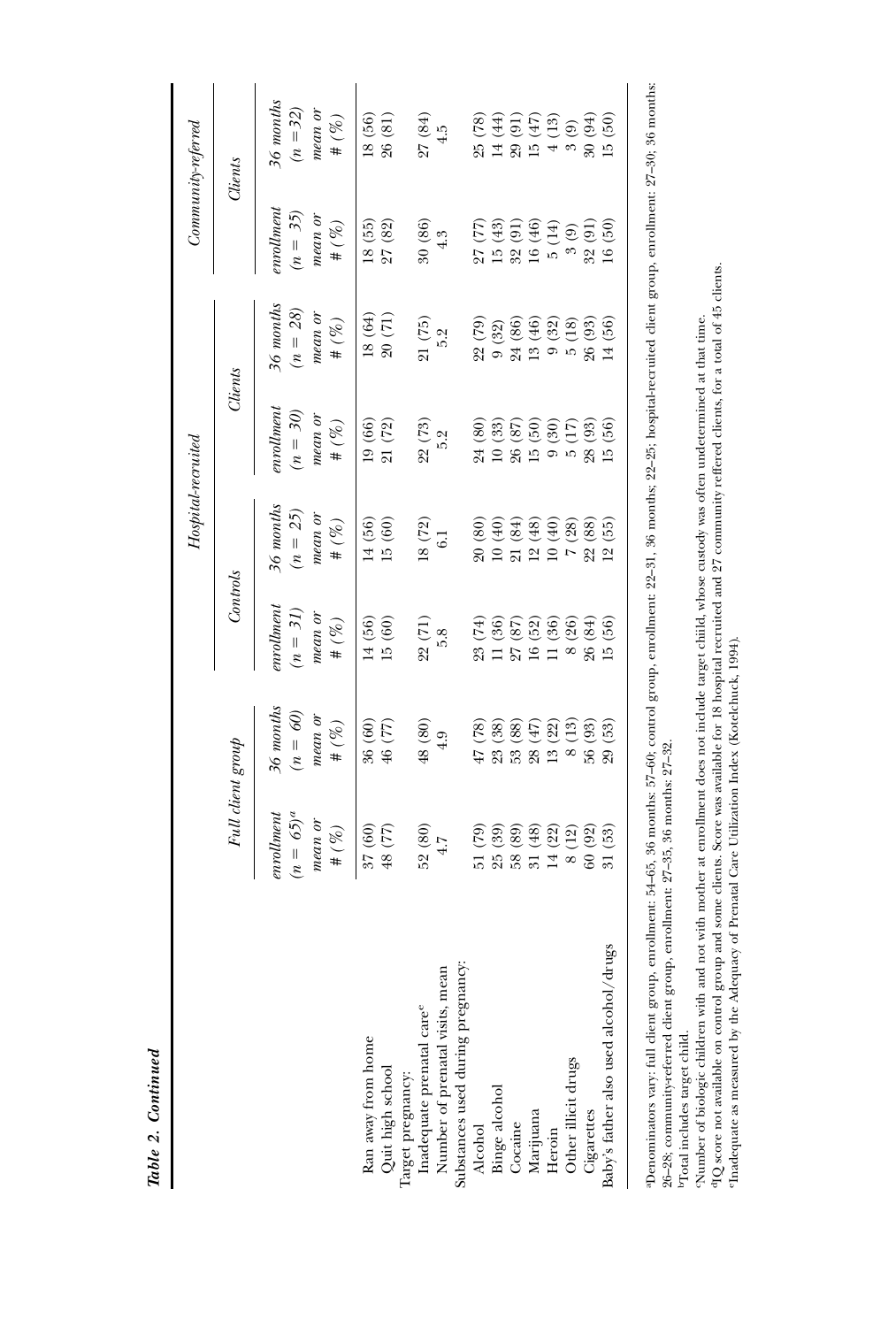|                                |                                                                 | Hospital-recruited                        | $Commu$ nity-<br>referred                |                                                    |
|--------------------------------|-----------------------------------------------------------------|-------------------------------------------|------------------------------------------|----------------------------------------------------|
|                                | <b>Full</b> client<br>group<br>$(n = 60)$<br><i>mean</i> $(SD)$ | <i>Controls</i><br>$(n = 25)$<br>mean(SD) | <i>Clients</i><br>$(n = 28)$<br>mean(SD) | <i>Clients</i><br>$(n = 32)$<br><i>mean</i> $(SD)$ |
| Baseline Score                 | $-20.7(6.1)$                                                    | $-18.5(7.4)$                              | $-21.8(6.0)$                             | $-19.8(6.1)$                                       |
| <b>Endpoint Score</b>          | 17.0(13.2)                                                      | 10.1(13.2)                                | 17.1(11.1)                               | 16.8(15.0)                                         |
| <b>Endpoint Domain scores:</b> |                                                                 |                                           |                                          |                                                    |
| Alcohol/drug treatment         | 1.5(5.3)                                                        | $-0.6(5.9)$                               | 1.0(4.9)                                 | 1.8(5.7)                                           |
| Abstinence                     | 3.3(3.8)                                                        | 2.6(4.2)                                  | 3.9(3.2)                                 | 2.7(4.2)                                           |
| Family planning                | 3.3(4.5)                                                        | 2.1(4.7)                                  | 2.3(4.8)                                 | 4.1(4.1)                                           |
| Target child                   | 5.5(2.6)                                                        | 4.1 $(2.8)$                               | 6.1 $(2.3)$                              | 5.0(2.8)                                           |
| Connection with services       | 3.4(4.7)                                                        | 1.9(4.2)                                  | 3.8(4.7)                                 | 3.1(4.8)                                           |

*Table 3. Means and Standard Deviations of Baseline and Endpoint Scores and Endpoint Domain Score s*

clients (38%) were involved with advocates for at least 32 of the 36 program months. Thirty-three (51%) were more moderately involved, participating between 9 and 31 months. Seven clients (11%) were minimally involved, participating for 8 months or less. Only two of the minimally involved clients were lost to follow-up at 36 months.

The client group seen at 36 months ( $n = 60$ ) was divided into quartiles according to min per week, on average, spent with an advocate over the 3-year intervention period: 29 mins or less, 30–54 mins, 55–94 mins, and 95 mins or more per week. For presentation purposes, the two midrange quartiles were combined. In general, outcomes were better among clients who spent more time with their advocates (Table 4).

*Alcohol/drug treatment.* Overall, 85% of clients completed some form of alcohol or drug treatment during the program, with 52% completing either inpatient or outpatient treatment. Clients with the highest level of involvement with their advocates were more than twice as likely to have completed inpatient treatment than those least involved (67% vs. 33%). Of the 28 (47%) clients and 8 (32%) controls who had no prior alcohol or drug treatment, 14 clients entered treatment during the 3-year intervention period, while none of the controls did. All 14 clients who entered for the first time completed treatment.

*Abstinence from alcohol/drugs.* Abstinence was defined as no use for a period of at least 6 months of illicit drugs and alcohol if any problems with alcohol were indicated. Problems with alcohol were indicated by any one of the following conditions: 1) a positive T-ACE score (Sokol et al., 1989); 2) self-report of any alcohol-related problems; e.g., being arrested, being hospitalized, losing custody of children; 3) any binge drinking (five or more drinks per occasion); or 4) any daily or nearly daily drinking of more than two drinks a day. Abstinence rates at 36 months were higher among clients most involved with advocacy compared to those least involved (53% vs. 27%) and compared to controls (24%). Sixty-seven percent of the most involved clients, compared to only 40% of the clients least involved and 32% of the control group, had had a period of abstinence of a year or more during the 3-year intervention.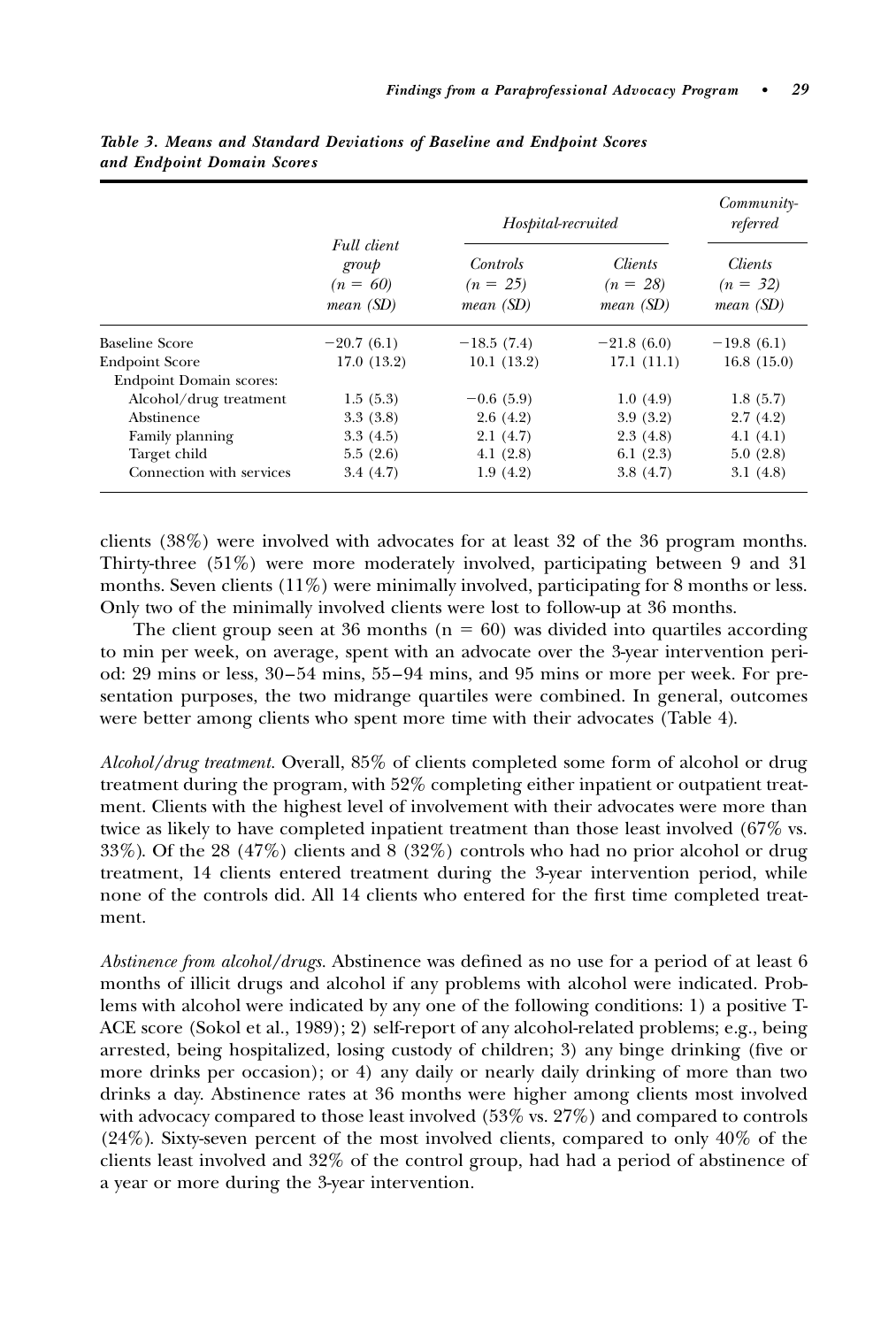|                                                |                                |                                |                               | Clients grouped by<br>time spent with advocate <sup>a</sup> |                                      |
|------------------------------------------------|--------------------------------|--------------------------------|-------------------------------|-------------------------------------------------------------|--------------------------------------|
|                                                | Full<br>client                 | Control                        | Least<br>$0 - 29$<br>min/week | Mid-range<br>$30 - 94$<br>min/week                          | <b>Most</b><br>$\geq 95$<br>min/week |
|                                                | group<br>$(n = 60)$<br># $(%)$ | group<br>$(n = 25)$<br># $(%)$ | $(n = 15)$<br># $( %)$        | $(n = 30)$<br># $( %)$                                      | $(n = 15)$<br># $(%)$                |
| Alcohol/drug treatment                         |                                |                                |                               |                                                             |                                      |
| Any form of treatment, including               |                                |                                |                               |                                                             |                                      |
| groups                                         | 51 (85)                        | 19 (76)                        | 13 (87)                       | 24 (80)                                                     | 14 (93)                              |
| Inpatient or outpatient treatment <sup>b</sup> | 31 (52)                        | 11(44)                         | 5(33)                         | 15(50)                                                      | 11 (73)                              |
| Inpatient treatment <sup>b</sup>               | 28 (47)                        | 9(36)                          | 5(33)                         | 13(43)                                                      | 10(67)                               |
| Outpatient treatment <sup>b</sup>              | 21 (35)                        | 7(28)                          | 4(27)                         | 10(33)                                                      | 7(47)                                |
| Groups, drug-free housing                      | 27 (45)                        | 9(36)                          | 9(60)                         | 9(30)                                                       | 9(60)                                |
| Abstinence from alcohol/drugs                  |                                |                                |                               |                                                             |                                      |
| Abstinent at 36-months for                     |                                |                                |                               |                                                             |                                      |
| $\geq 6$ months                                | 17 (28)                        | 6(24)                          | 4(27)                         | 5(17)                                                       | 8(53)                                |
| Period of abstinence $\geq$ 1 year             | 22 (37)                        | 8(32)                          | 6(40)                         | 6(20)                                                       | 10(67)                               |
| Family planning                                |                                |                                |                               |                                                             |                                      |
| Regular birth control use                      | 44 (73)                        | 13 (52)                        | 10(67)                        | 21 (70)                                                     | 13 (87)                              |
| Reliable method <sup>c</sup>                   | 26(43)                         | 8(32)                          | 5(33)                         | 12(40)                                                      | 9(60)                                |
| Subsequent pregnancy                           | 31 (52)                        | 12 (48)                        | 10(67)                        | 15(50)                                                      | 6(40)                                |
| Subsequent birth                               | 17 (28)                        | 5(20)                          | 8(53)                         | 6(20)                                                       | 3(20)                                |
| Health and well-being of target child          |                                |                                |                               |                                                             |                                      |
| Regular well-child visits                      | 51/54(94)                      | 22/24(92)                      | 13/13(100)                    | 25/28(89)                                                   | 13/13(100)                           |
| $>5$ sets immunizations                        | 52/54(96)                      | 22/24(92)                      | 12/13(92)                     | 27/28(96)                                                   | 13/13(100)                           |
| Target child with mom at                       |                                |                                |                               |                                                             |                                      |
| 36 months                                      | 28/54(52)                      | 16/24(67)                      | 4/13(31)                      | 12/28(43)                                                   | 12/13(92)                            |
| Appropriate custody <sup>d</sup>               | 37/54(69)                      | 7/24(29)                       | 9/13(69)                      | 19/28(68)                                                   | 9/13(69)                             |

#### *Table 4. 36-Month Outcomes Stratified by Amount of Advocacy Received*

a Time spent with advocate assessed as number of minutes of direct advocate contact with client per week over the 3-year period as documented by Client Contact Log.

bDefined as treatment completed or in progress at 36 months.

c Reliable methods of birth control included Norplant implants, tubal ligation, consistent Depo Provera shots, and IUD.

dAppropriate custody of target child in relation to mother's alcohol/drug use.

*Family planning.* By the end of the 3-year advocacy period, 73% of clients were using birth control regularly, and 43% had chosen a tubal ligation or a reliable method such as the Norplant implant, Depo Provera shots, or an IUD. Clients who were most involved with their advocates were the most likely to be using a reliable method on a regular basis (Table 4). The most involved clients were less likely to become pregnant during the 3 years compared to the least involved clients (40% vs. 67%), and were also less likely to have had a subsequent birth (20% vs. 53%).

*Health and well-being of target child.* Groups varied little with regard to children having a regular doctor, being seen for well-child visits, and receiving appropriate immunizations by 36 months. The most striking difference between client and control groups was seen in the custody status of the target child at 36 months. For analysis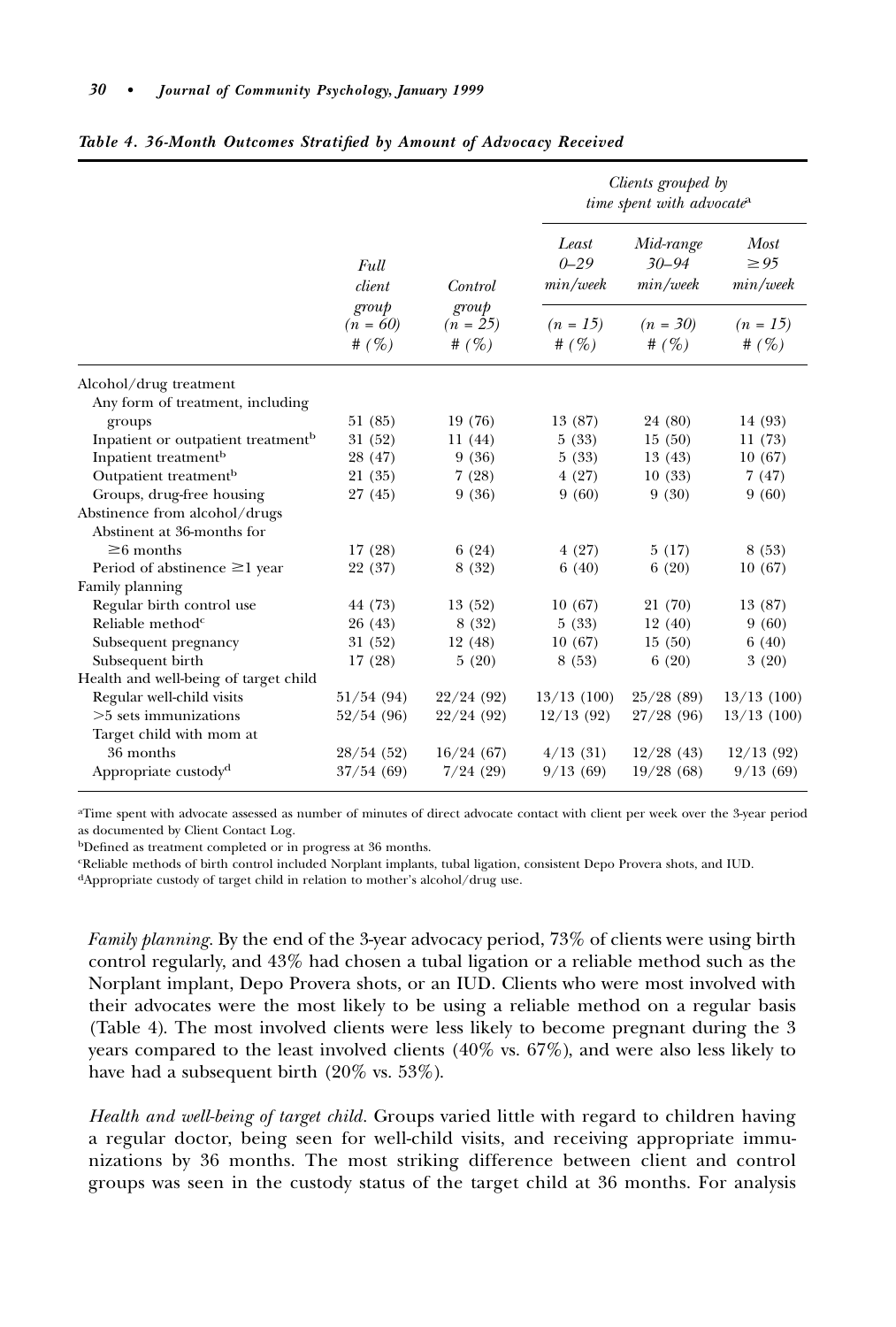purposes, "appropriate custody" was defined as either the child being in the custody of a mother who had been in recovery for at least 6 months, or the child not being in the custody of a mother who was unable to maintain abstinence. While 67% of control children were in the custody of their mothers at 36 months, compared to 52% of client children, only 29% of control children compared to 69% of client children were in an appropriate custody situation relative to their mother's current use of alcohol/drugs.

In the analysis of data from the Bayley Scales administered at 36 months, children of both the client and control groups (all of whom experienced prenatal polydrug exposure) performed significantly below the norms on the standardized Mental and Motor Scales, and were not significantly different from each other (Kartin, 1997).

*Connection to services.* Connection to services was measured as a ratio of those with a satisfactory connection versus those indicating a need for that service. Both client groups were more satisfactorily connected with needed service providers than the control group at 36 months. Services utilized by clients were, in rank order: family healthcare provider, drug/alcohol treatment, food bank, family planning clinic, Children's Protective Services, legal services, parenting classes, other healthcare services, daycare/childcare, public housing, emergency bill-paying assistance, public health nurses, vocational training classes, mental health, and domestic violence services.

# *Other Outcomes*

*Type of drug use.* All clients and controls were polysubstance abusers; all but four used cocaine in addition to other drugs. Clients who abused alcohol (along with other drugs) had higher Endpoint Scores (mean 15.3 for clients vs. 6.2 for controls), and a higher percentage scored in the positive range on at least 4 of 5 Endpoint domains, compared to alcohol-abusing controls (53% vs. 17%). Likewise, clients who abused heroin (along with other drugs) had higher Endpoint Scores (mean 19.4 for clients vs. 14.0 for controls), and a higher percentage scored in the positive range on at least 4 of 5 Endpoint domains compared to heroin-abusing controls (72% vs. 40%). Heroin-using clients, as a group, spent the least amount of time with their advocates.

*IQ.* IQ scores, available on only 45 of 60 clients, ranged from 59 to 110, with an average of 83.8. IQ was not related to level of involvement with the program or degree of progress while involved in the program. Notably, 14 of the 28 women with IQ scores of 85 or less were able to achieve positive scores on at least 4 of the 5 Endpoint domains. In fact, two of these successful clients had IQ scores below 70.

### **DISCUSSION**

Future alcohol- and drug-affected births can be prevented in two ways: 1) by motivating women of childbearing age to abstain from alcohol and drugs during pregnancy; and 2) by educating and encouraging substance-abusing women to use reliable birth control methods on a regular basis. The 36-month findings presented here demonstrate the Seattle model to be a promising approach in helping disenfranchised, high-risk women enter alcohol/drug treatment, use birth control regularly, and become more involved with health and social services for themselves and their children.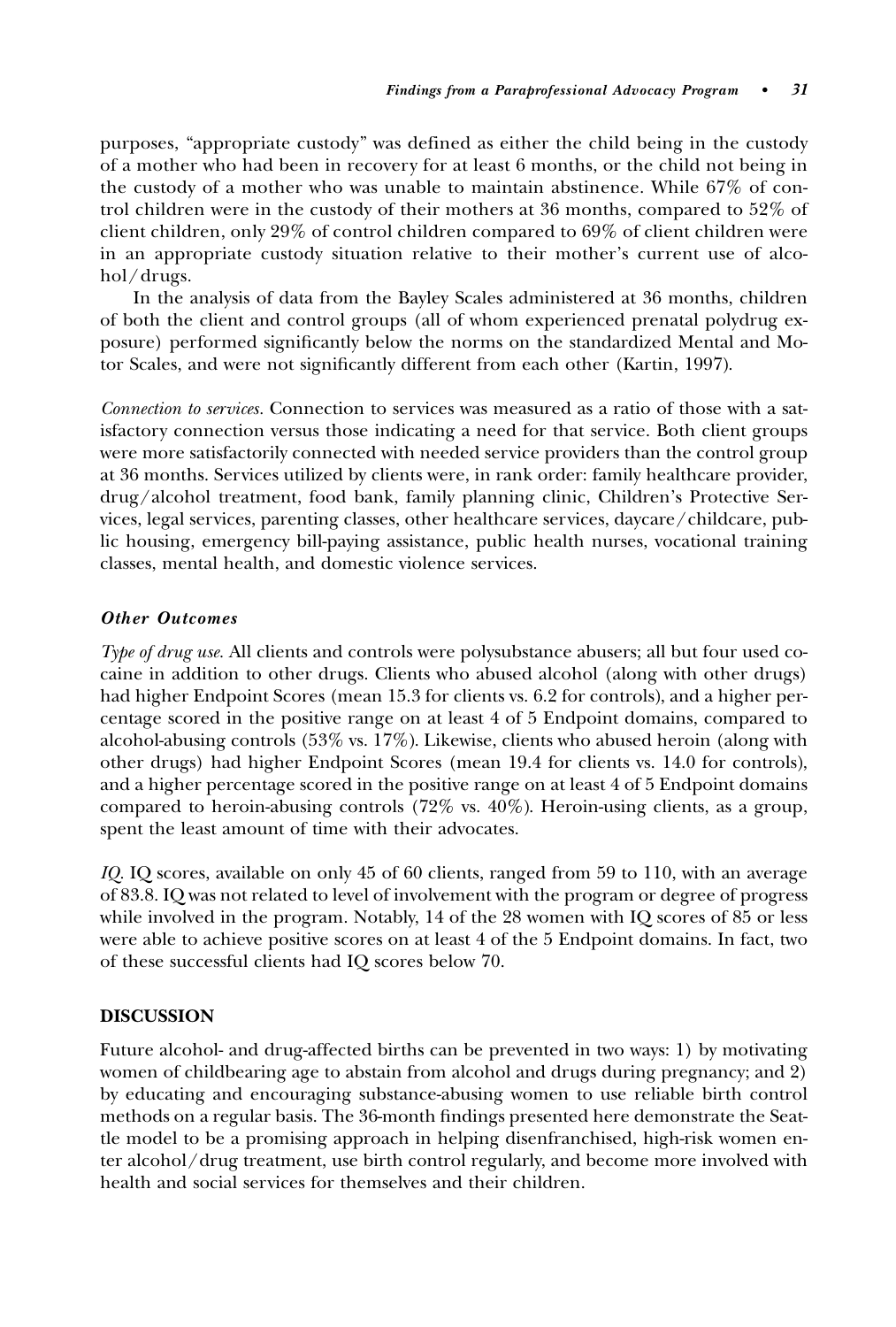#### *32 • Journal of Community Psychology, January 1999*

On every outcome domain, both client groups had higher scores on average than the control group, in spite of the control group having higher baseline scores at enrollment. This result is not likely due to chance. The follow-up rates for all groups were high; there was no differential loss to follow-up that might explain the results.

Furthermore, both client groups also showed a relationship of better outcome with more involvement with advocates. While this relationship cannot be claimed to be causal on the basis of this type of study, the follow-up rates were similar for both client groups, and both client groups overall spent a similar amount of time with advocates.

In general, clients who spent more time with their advocates, and therefore became more involved in the relationship aspect of the intervention, were more likely to enter treatment, remain abstinent, deliver fewer subsequent children, and retain custody of their children. However, some clients made very positive strides in their lives with only minimal levels of direct advocate contact. The amount of time a client spent with an advocate varied according to an individual woman's needs and characteristics, as well as on the other services available in the community and utilized by her. For example, of six clients who scored higher than the median on the Endpoint Score yet were in the quartile that spent the least amount of time with advocates, four were heroin users whose advocates connected them with existing community methadone maintenance programs offering outpatient treatment, support groups, childcare, and parenting classes. This demonstrates one of the major roles of advocates in linking formerly alienated and nonparticipatory clients with appropriate and available community services and support systems.

Though not analyzed for this paper, intervention processes other than quantity of time with advocate, such as content of visit, maternal psychological characteristics, and family context can also moderate program effects (Cole et al., 1998; Korfmacher et al., 1998; Olds & Korfmacher, 1998). We collected information on the topics discussed at each visit and on household configuration; however, the small sample size of the demonstration cohort makes meaningful interpretation of this data difficult. We are continuing to collect information on family context, as well as data on maternal psychological characteristics, at our replication sites.

When we examined how community service connections differed between more successful clients (those scoring above the mean on the endpoint summary score) and less successful clients (those scoring below the mean), the higher-scoring clients were more than twice as likely to have linked with alcohol/drug treatment, parenting classes, and vocational training classes, and were more than twice as likely to have been connected with Children's Protective Services during the first 2 years of the target child's life. Although both groups were poorly connected to services at entry into the study (averaging approximately 1.4 service linkages), at completion of the program clients with higher summary scores had a greater number of provider connections (6.2 vs. 4.4).

Although very involved clients were less likely than controls to have a subsequent pregnancy while involved with the program, we were surprised by the relatively high subsequent pregnancy and birth rates for the client group as a whole. We did find, however, that the subsequent pregnancy was often a propitious time for advocates to help clients address issues dealing with birth control, becoming abstinent, and maintaining abstinence. Of the 17 clients who had another birth during their 3 years in the program, 9 subsequently chose tubal ligation, Norplant implant, or Depo Provera shots to prevent further unplanned births. Three women were abstinent from drugs and alcohol at conception of the subsequent pregnancy and did not use during the pregnancy. Eight en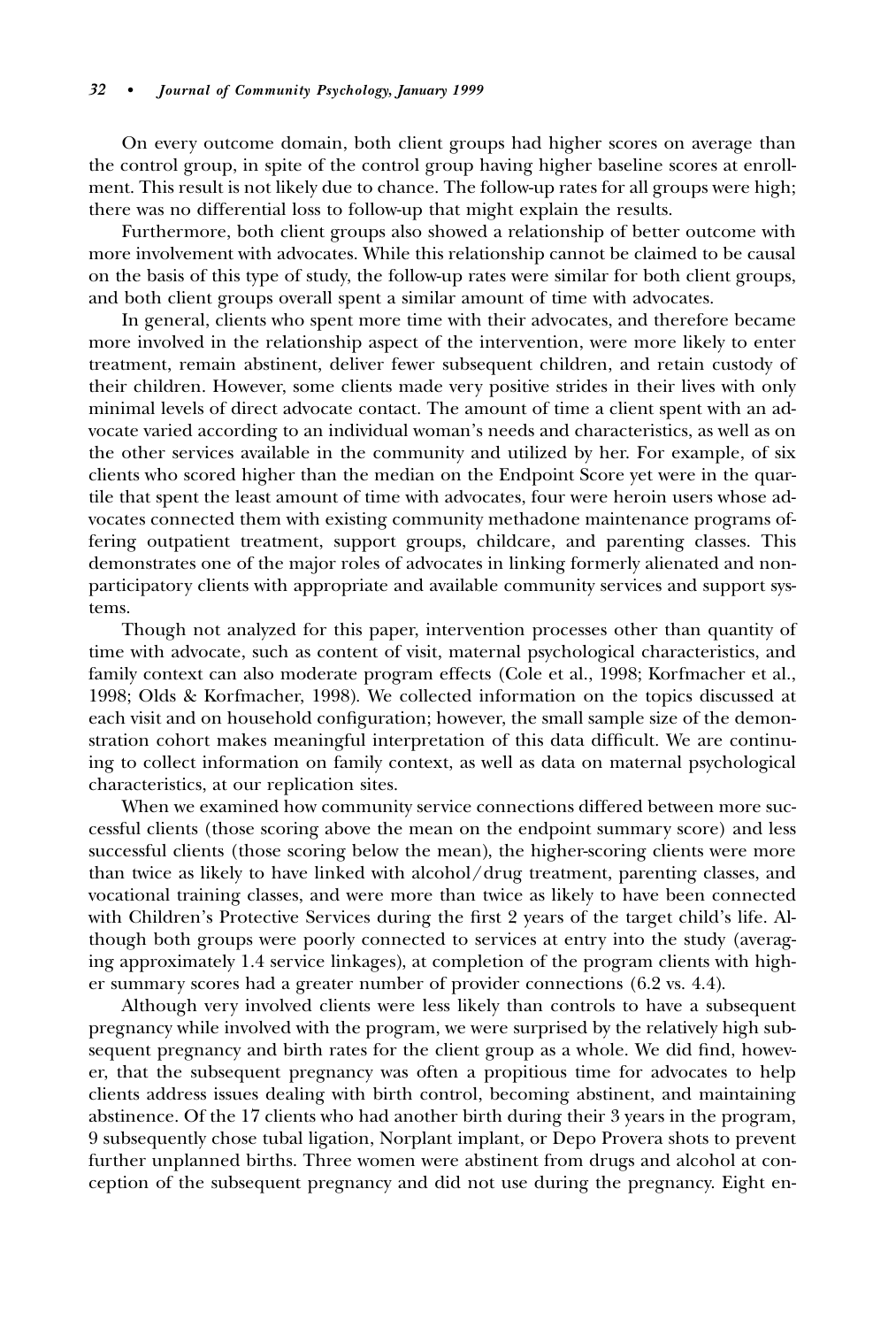tered substance abuse treatment during the pregnancy, and four quit on their own in the second trimester. Only 2 of the 17 clients made no effort to achieve or maintain abstinence during the subsequent pregnancy.

We did not detect important differences between the client and control groups in terms of child health care services received. In general, there has been a marked improvement in infant mortality and child death rates in Washington state, attributed to improvements in delivering medical care to high-risk and low-income babies. Washington state ranks ninth in the nation in how well it cares for its children, up from 22nd in the nation in 1991 (The State of Washington's Children, 1995).

We did, however, observe that the well-being of client children was enhanced by the presence of an advocate in terms of custody in relation to a mother's alcohol and drug use. The close proximity of advocates to their clients' lives means that they are in a unique position to identify grave parenting problems in high-risk families that would otherwise escape detection by health and social service providers, and to bring these to the attention of the appropriate authorities. While one goal of the intervention was to promote a healthy relationship between the mother and baby and keep the dyad together, another was child safety. Advocates instigated removal of children from homes considered unsafe.

This study occurred at a time when national and local interest in "crack babies" was at a peak, and Seattle was the site of several other programs for high-risk and substanceabusing mothers and their children. Almost a third of the control mothers became involved with other community interventions during the 3 years of the program: after enrollment in Birth to 3, one control mother received extensive advocacy services through a local AIDS project, and seven control mothers participated to varying degrees in another federal research project on alcohol/drug treatment effectiveness. Furthermore, there is some threat of diffusion, as clients and controls did know each other in the community and some clients were known to have talked with control group members about their experiences with their advocates.

Obviously, self-report has limitations and is subject to bias. A woman who abuses alcohol and drugs during pregnancy may be concerned that disclosure will affect custody of her children, or perhaps that disclosure of less socially desirable behaviors will affect perception of her as a good mother. We did note that some clients revealed more to the interviewer about alcohol and drug use and other behaviors the longer they were involved with the program. While we were able to obtain some measure of confidence in client responses by comparing to advocate observation, this was not possible with controls.

We did not find underreporting of alcohol/drug use at enrollment to be a factor in whether or not clients made progress in the program. Of the 10 women who initially admitted to only moderate alcohol/drug use, but were enrolled on the basis of a referral source report of more extensive use, 5 scored above the median on the Endpoint Score, approximately the same proportion as those who revealed more at the time of enrollment.

Clients varied in the extent of their needs and in their willingness to accept the assistance of an advocate. Advocate styles in working with clients also varied, although the approach to appropriate advocacy was clearly defined and closely supervised (see Grant et al., 1996b; and Grant et al., 1999, companion paper in this journal). An advocate effect on endpoint assessment scores could not be determined because of the small sample size, and because some clients had more than one advocate over the 3 years.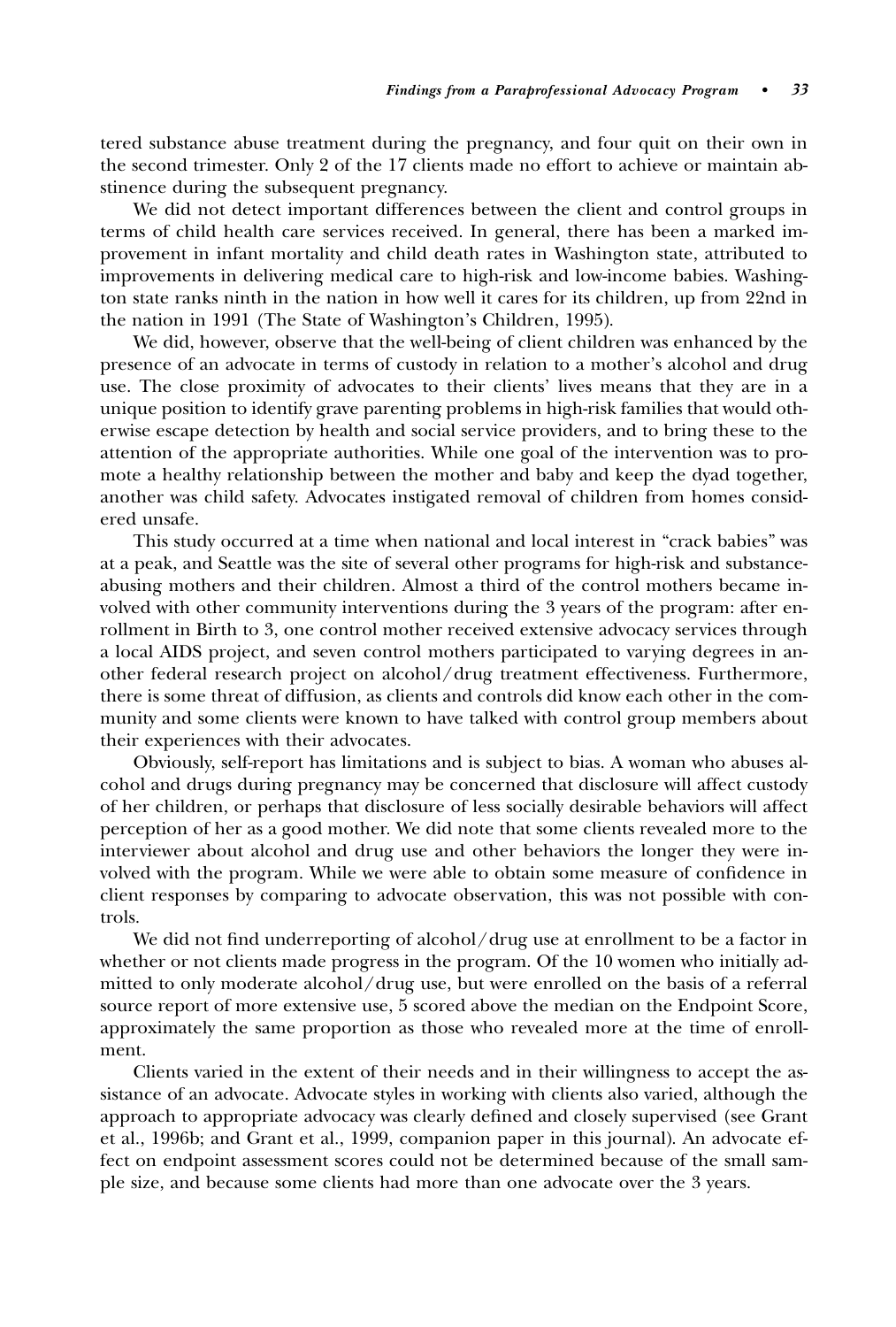Some aspects of study design warrant further discussion. Sequential adjustment of the assignment scheme was necessary because of our interest in matching the demographic composition of the (hospital recruited) control group with the composite client group, including community referrals who were not randomized. Furthermore, the size of the control group was limited by funding restraints. Replication of this study with a larger sample size and a randomized design (not perturbed by an uncontrolled community referral group) could address further questions, such as which elements of the model are most responsible for changes and what length of intervention is optimal.

On the other hand, this asymmetrical study design had advantages, as it permitted comparison of two methods of recruitment. Women referred by the community differed significantly from all eligible women identified through hospital screening on race (more African Americans and fewer Native Americans, Asians, and Hispanics), on educational level (less likely to have a high school diploma or GED), and on heroin use (less likely to have used heroin during pregnancy). Yet the analyses revealed that clients recruited through both methods were helped by the intervention. For example, clients with alcohol problems (regardless of recruitment) experienced a greater degree of positive change compared to controls than did clients whose drug problems did not include alcohol. This outcome may reflect the philosophy of our program, which considers alcohol problems at least as important an intervention target as illicit drug use. We recommend both recruitment methods for other communities developing similar interventions in order to avoid missing those high-risk women who are willing to self-disclose alcohol and drug problems during pregnancy and who need help, but who may be less visible to the usual community referral sources.

The idea to enroll clients from community referrals was not part of the original study design, but an opportunity that arose spontaneously as a result of community demand for service. By responding to this community need, the Birth to 3 Program quickly strengthened linkages and credibility among the network providers with whom advocates and clients worked. Strong community support ultimately brought another goal of the study to fruition, namely the continuation of the Birth to 3 Program as the Parent-Child Assistance Program (P-CAP) through community and state funding after the federal demonstration funds were expended.

Ultimately, anticipated cost benefits to the state were an important factor in legislative action to fund and expand the program. The costs of the P-CAP program are \$3,800 per client per year in 1997 dollars for direct program services. To cite some examples of reduced costs to the public and the potential for the program to pay for itself: 1) During the program, 17 Birth to 3 clients chose tubal ligation or Norplant birth control methods. If each of these women had delivered just one more child, the health care costs alone (pregnancy and the baby's first two years of life) for these 17 would total approximately \$195,500 (Schrager et al., 1995), an amount equal to the cost of providing P-CAP services for one year to 51 new clients. 2) By 36 months, the program demonstrated a 21% reduction in mothers on public assistance. Each woman no longer on welfare and food stamps reduces costs to the state by approximately \$7,750 per year (for a woman and one child). 3) Of 15 children allowed by CPS to go home with their mothers after delivery only because of enrollment in this program, 10 (67%) were still in their mother's custody after 3 years. Each child no longer in foster care reduces costs to the public by at least \$7,800 per year.

Exact cost-savings of home visitation programs to the public over the long-term are difficult to ascertain (Olds et al., 1998). As a holistic intervention, many areas may be af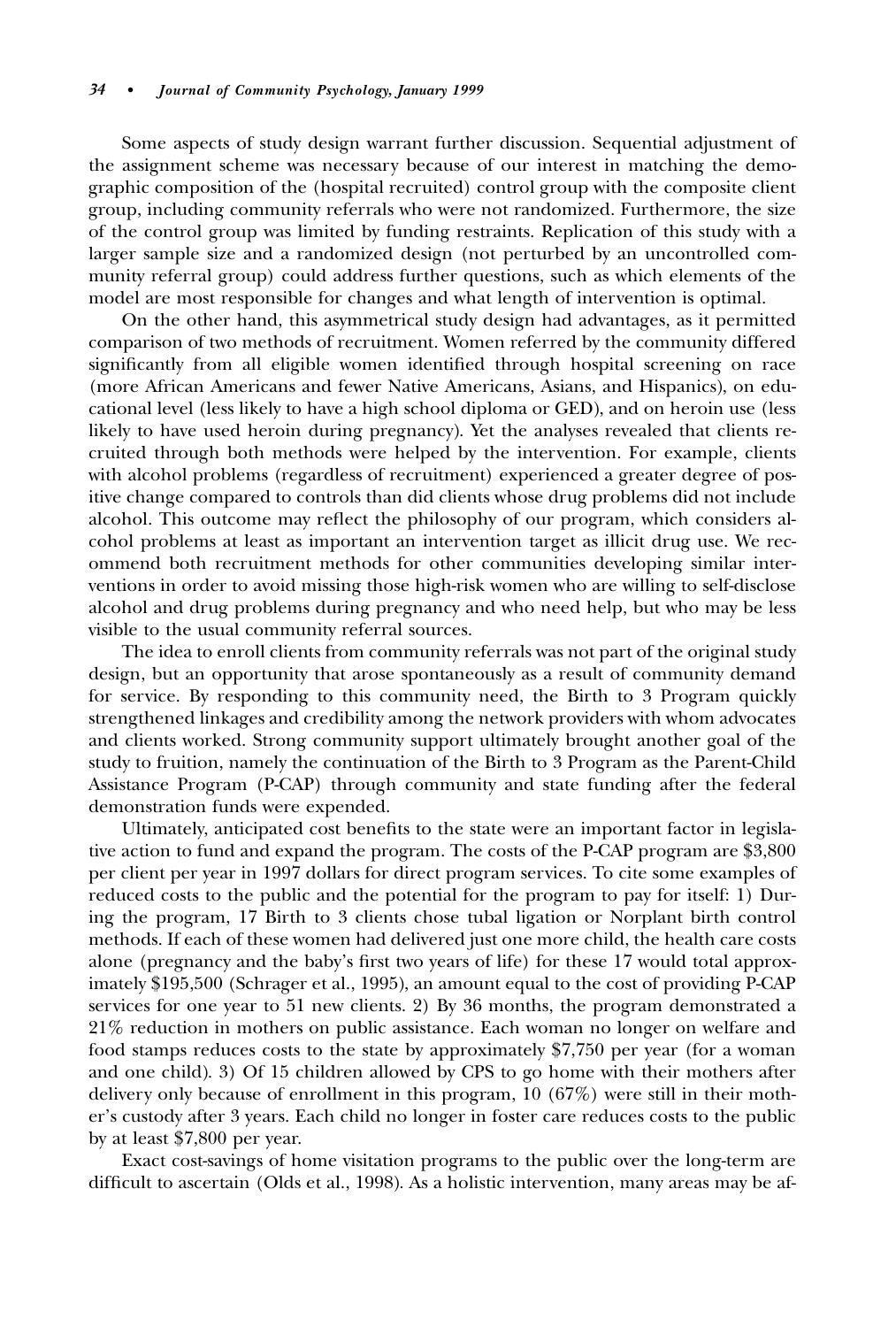fected in ways that will eventually result in decreased costs to the public. Among areas of expected impact are: a) reduced future births of alcohol- and drug-affected children as a result either of the mother's abstinence from alcohol and drugs or use of effective birth control; b) decreased welfare costs as women stay in recovery and become able to work; c) decreased foster care costs as more women become able to care for their children; d) decreased child abuse and death as a result of increased monitoring by an advocate closely involved with the family; e) decreased costs of crime as alcohol and drug use decreases. Such long-term effects may become evident only years after intervention.

Development of new services not originally included and on-going evaluation to study their effectiveness is part of P-CAP. These include expanding enrollment criteria to include mothers who themselves may be fetal alcohol affected (Grant et al., 1997b) and providing varying lengths of program advocacy according to the needs of individual mothers. Incorporating a more specific focus on parent–child interactions (Sumner et al., 1990) and cognitive stimulation of children (Levenstein, 1992) would also be important adaptations especially considering the high-risk nature of these cohorts of young children.

The costs to society, the alienation of these alcohol- and drug-abusing mothers, and the toll on each new generation of exposed and maltreated children are high. Meaningful responses to these problems require commitment and collaboration among the scientific research community, health and social service agencies, and policymakers who are gatekeepers to funding at the community level.

#### **ACKNOWLEDGMENTS**

This work was supported by the Center for Substance Abuse Prevention, U.S. Public Health Service, grant H86 SP02897-01-06 to Ann P. Streissguth. We are grateful to program advocates Gail Haynes, Carryn Johnson, Elizabeth Morales, Roberta Wright, and Anna Ximines, advocate supervisor Beth Gendler, recruitment coordinator Pam Phipps, interviewers and examiners Mary Tatarka, Nancy Larson, Joan Sienkiewicz, Nancy Heller, Laura Atkins, Pamela Swanborn, and Deborah Kartin, and consultant Mary Ann LaFazia for their contributions to this work. The authors also wish to thank Helen Barr, Patricia Barron, and Linda Peters for technical support and coinvestigators Katheryn Barnard, Ph.D., Zane Brown, M.D., and Alvin Novack, M.D.

### **REFERENCES**

- Amaro, A., & Hardy-Fanta, C. (1995). Gender relations in addiction and recovery. Journal of Psychoactive Drugs, 27, 325–337.
- Babor, T.F., Dolinsky, Z., Rounsaville, B., & Jaffe, J. (1988). Unitary versus multidimensional models of alcoholism treatment outcome: An empirical study. Journal of Studies on Alcohol, 49, 167–177.
- Bayley, N. (1969). Bayley Scales of Infant Development. New York: Psychological Corporation.
- Bayley, N. (1993). Bayley Scales of Infant Development (2nd ed.). San Antonio, TX: The Psychological Corporation Harcourt, Brace & Company.
- Brotman, R., Hutson, D., & Suffet, F. (1985). Pregnant addicts and their children: A comprehensive care approach. New York: Center for Comprehensive Health Practice, New York Medical College.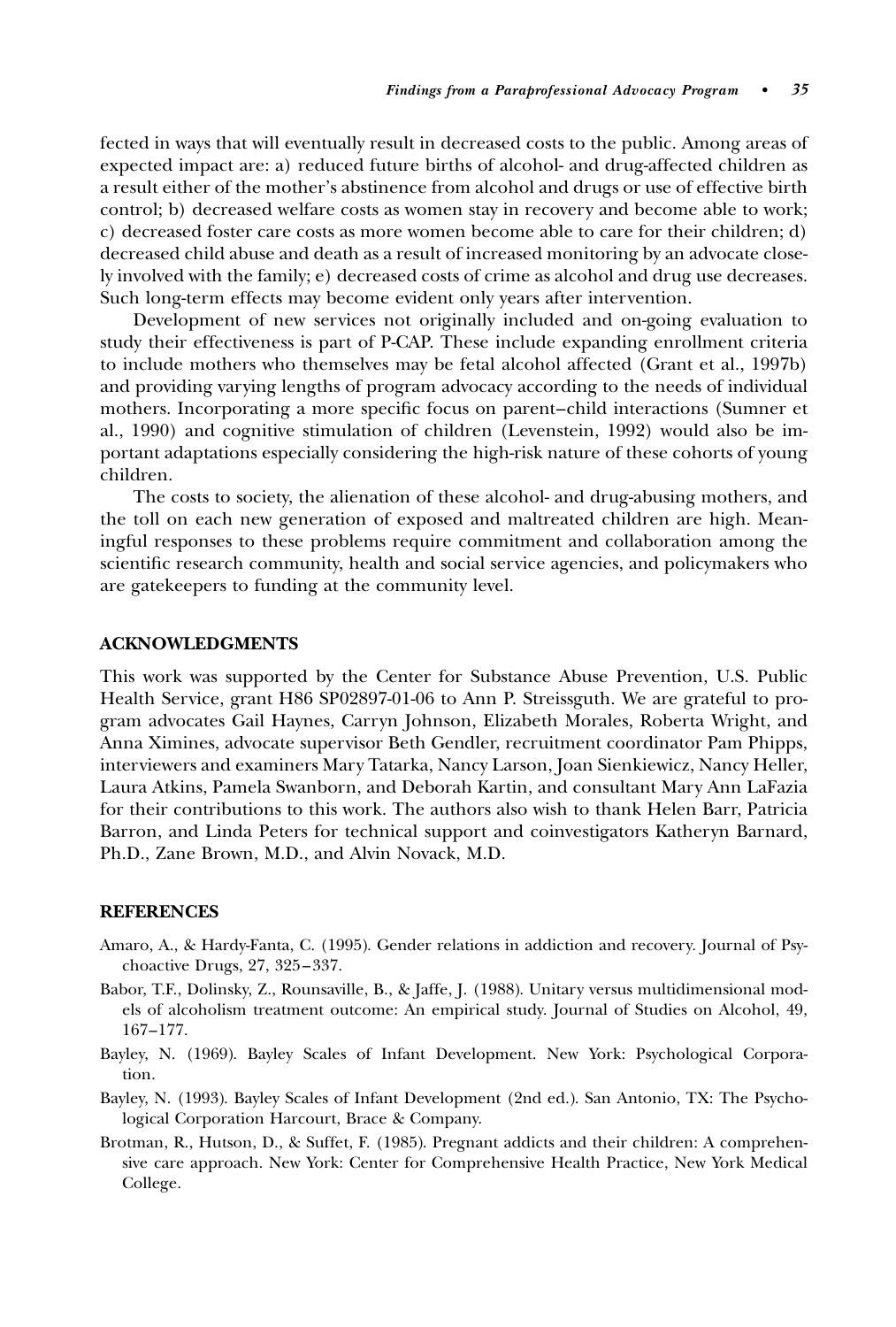- Center on Addiction and Substance Abuse at Columbia University (CASA). (1993). The cost of substance abuse to America's health care system. Report 1: Medicaid hospital costs. New York: Columbia University.
- Chasnoff, I. (1991). Drugs, alcohol, pregnancy, and the neonate: Pay now or pay later (Editorial). JAMA, 266, 1567–1568.
- Chavkin, W., & Paone, D. (1991). Treatment for crack using mothers: A study and guidelines for program design. In W. Chavkin & D. Paone (Eds.), An evaluative study of the efficacy and availability of treatment programs for pregnant crack-cocaine dependent women. New York: March of Dimes.
- Cole, R., Kitzman, H., Olds, D., & Sidora, K. (1998). Family context as a moderator of program effects in prenatal and early childhood home visitation. Journal of Community Psychology, 26, 37–48.
- Coles, C.D., Platzman, K.A., Smith, I., James, M.E., & Falek, A. (1992). Effects of cocaine and alcohol use in pregnancy on neonatal growth and neurobehavioral status. Neurotoxicology & Teratology, 14, 23–33.
- Curry, J.F. (1991). Outcome research on residential treatment: Implications and suggested directions. American Journal of Orthopsychiatry, 61, 348–357.
- Ernst, C.C. (1997). The Client Contact Log: An instrument to quantify process data (Tech. Rep. No. 96-05). Seattle: University of Washington, Fetal Alcohol & Drug Unit.
- Finkelstein, N. (1993). Treatment programming for alcohol and drug-dependent pregnant women. The International Journal of the Addictions, 28, 1275–1309.
- Finkelstein, N., & Piedade, E. (1993). The relational-model and the treatment of addicted females. Counselor Magazine. May/June, 8–11.
- Finnegan, L. (1976). Clinical effects of pharmacologic agents on pregnancy, the fetus, and the neonate. Annals of the New York Academy of Sciences, 281, 74–89.
- Finnegan, L. (1988). Management of maternal and neonatal substance abuse problems. In L.S. Haeris (Ed.), Problems of drug dependence, 1988: Proceedings of the 50th Annual Scientific Meeting, The Committee on Problems of Drug Dependence, Inc. Washington, DC: National Institute on Drug Abuse, pp. 177–182.
- Gomberg, E.S. (1979). Drinking patterns of women alcoholics. In V. Burtle (Ed.), Women who drink: Alcoholic experience and psychotherapy (pp. 26–48). Springfield, IL: Charles C. Thomas.
- Gomberg, E.S. (1981). Women, sex roles, and alcohol problems. Professional Psychology, 12, 146–155.
- Gomby, D.S., & Shiono, P.H. (1991). Estimating the number of substance-exposed infants. The future of children. Center for the Future of Children, 1, 17.
- Good, P.I. (1994). Permutation tests: A practical guide to resampling methods for testing hypotheses. New York: Springer-Verlag.
- Grant, T., Brown, Z., Callahan, C., Barr, H., & Streissguth, A.P. (1994). Cocaine exposure during pregnancy: Improving assessment with radioimmunoassay of maternal hair. Obstetrics & Gynecology, 83, 524–531.
- Grant, T.M., Ernst, C.C., & Streissguth, A.P. (1996a). An intervention with high risk mothers who abuse alcohol and drugs: The Seattle Advocacy Model. American Journal of Public Health, 86, 1816–1817.
- Grant, T.M., Ernst, C.C., Streissguth, A.P., Phipps, P., & Gendler, B. (1996b). When case management isn't enough: A model of paraprofessional advocacy for drug- and alcohol-abusing mothers. Journal of Case Management, 5, 3–11.
- Grant, T.M., Ernst, C.C., McAuliff, S., & Streissguth, A.P. (1997a). The Difference Game: Facilitating change in high-risk clients. Families in Society, 78, 429–432.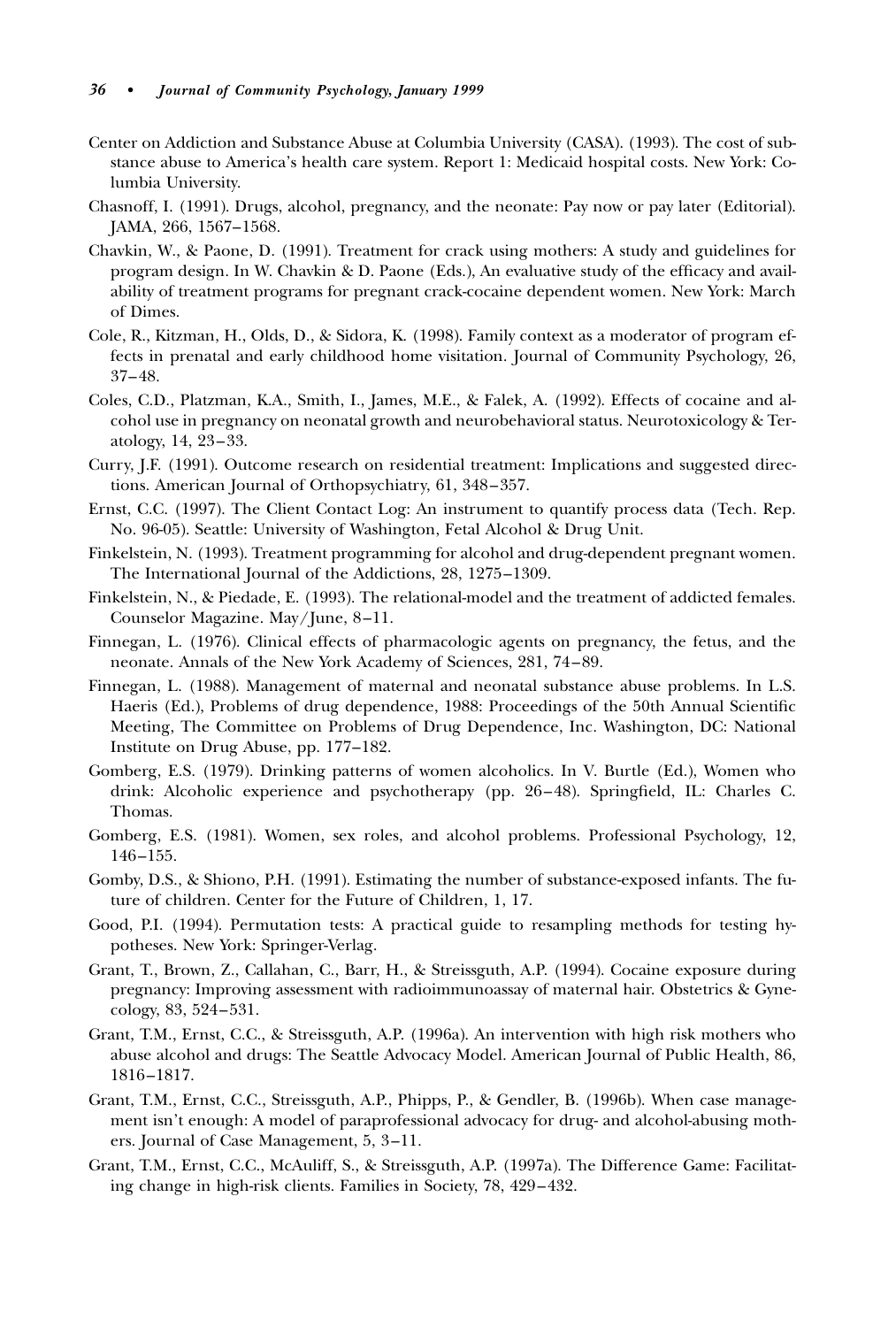- Grant, T., Ernst, C., Streissguth, A., & Porter, J. (1997b). An advocacy program for mothers with FAS/FAE. In A.P. Streissguth, & J. Kanter (Eds.), The challenge of fetal alcohol syndrome: Overcoming secondary disabilities (pp. 102–112). Seattle: University of Washington Press.
- Grant, T., Ernst, C.C., & Streissguth, A.P. (1999). Intervention with high-risk alcohol and drug-abusing mothers: I. Administrative strategies of the Seattle Model of Paraprofessional Advocacy. Journal of Community Psychology, 27, 1–18.
- Haskett, M.E., Miller, J.W., Whitworth, J.M., & Huffman, J.M. (1992). Intervention with cocaineabusing mothers. Families in Society, 73, 451–461.
- Hutchins, E., & Alexander, G. (1990). Substance use during pregnancy and its effects on the infant: A review of the issues. Baltimore, Maryland: The Johns Hopkins University.
- Ianneralla, R.S., Chisum, G.M., & Bianchi, I. (1986). A comprehensive treatment model for pregnant chemical users, infants, and families. In I.J. Chasnov, Drug use in pregnancy: Mother and child (pp. 42–51). Norwell, MA: MTP Press.
- IOM (Institute of Medicine). Division of Biobehavioral Sciences and Mental Disorders. Committee to Study Fetal Alcohol Syndrome. (1996). K. Stratton, C. Howe, & F. Battaglia (Eds.), Fetal Alcohol Syndrome: Diagnosis, epidemiology, prevention, and treatment. Washington, DC: National Academy Press.
- Jaffe, J.H. (1985). Forward. In N.J. Kozel, & E.H. Adams (Eds.), Cocaine use in America: Epidemiologic and clinical perspectives (p. V). NIDA Research Monograph No. 61 (DHHS Publication No. ADM 85-1414). Rockville MD: U.S. Department of Health and Human Services.
- Kaplan, L. (1986). Working with multiproblem families. Lexington MA: Lexington Books.
- Kartin, D. (1997). Developmental outcomes in children with prenatal polydrug exposure. (Doctoral dissertation University of Washington, 1996). Dissertation Abstracts International–B, 57, 4284.
- Keith, L.G., MacGregor, S.N., & Sciarra, J.J. (1988). Drug abuse in pregnancy. In J. Chasnoff (Ed.), Drugs, alcohol, pregnancy and parenting. Hingham, Maine: Kluwer Academic Publishers.
- Korfmacher, J., Kitzman, H., & Olds, D. (1998). Intervention processes as predictors of outcomes in a preventive home-visitation program. Journal of Community Psychology, 26, 49–64.
- Kotelchuck, M. (1994). An evaluation of the Kessner Adequacy of Prenatal Care Index and a proposed Adequacy of Prenatal Care Utilization Index. American Journal of Public Health, 84, 1414–1420.
- Levenstein, P. (1992). The Mother–Child Home Program: Research methodology and the real world. In J. McCord, & R.E. Tremblay (Eds.), Preventing antisocial behavior: Interventions from birth through adolescence. New York: The Guilford Press.
- Marlatt, G.A. (1996). Harm reduction: Come as you are. Addictive Behaviors, 21, 779–788.
- Moos, R.H., Finney, J.W., & Cronkite, R. (1990). Alcoholism treatment: Context, process, and outcome. New York: Oxford University Press.
- National Center on Addiction and Substance Abuse. (1996). Substance abuse and the American woman. New York: Columbia University, June 1996.
- Olds, D.L., & Korfmacher, J. (1998). Maternal psychological characteristics as influences on home visitation contact. Journal of Community Psychology, 26, 23–36.
- Olds, D., O'Brien, R.A., Racine, D., Glazner, J., & Kitzman, H. (1998). Increasing the policy and program relevance of results from randomized trials of home visitation. Journal of Community Psychology, 26, 85–100.
- Ramey, C.T., & Ramey, S.L. (1993). Home visiting programs and the health and development of young children. The Future of Children, 3, 129–139.
- Reed, B.G. (1987). Developing women-sensitive drug dependence treatment services: Why so difficult? Journal of Psychoactive Drugs, 19, 151–164.